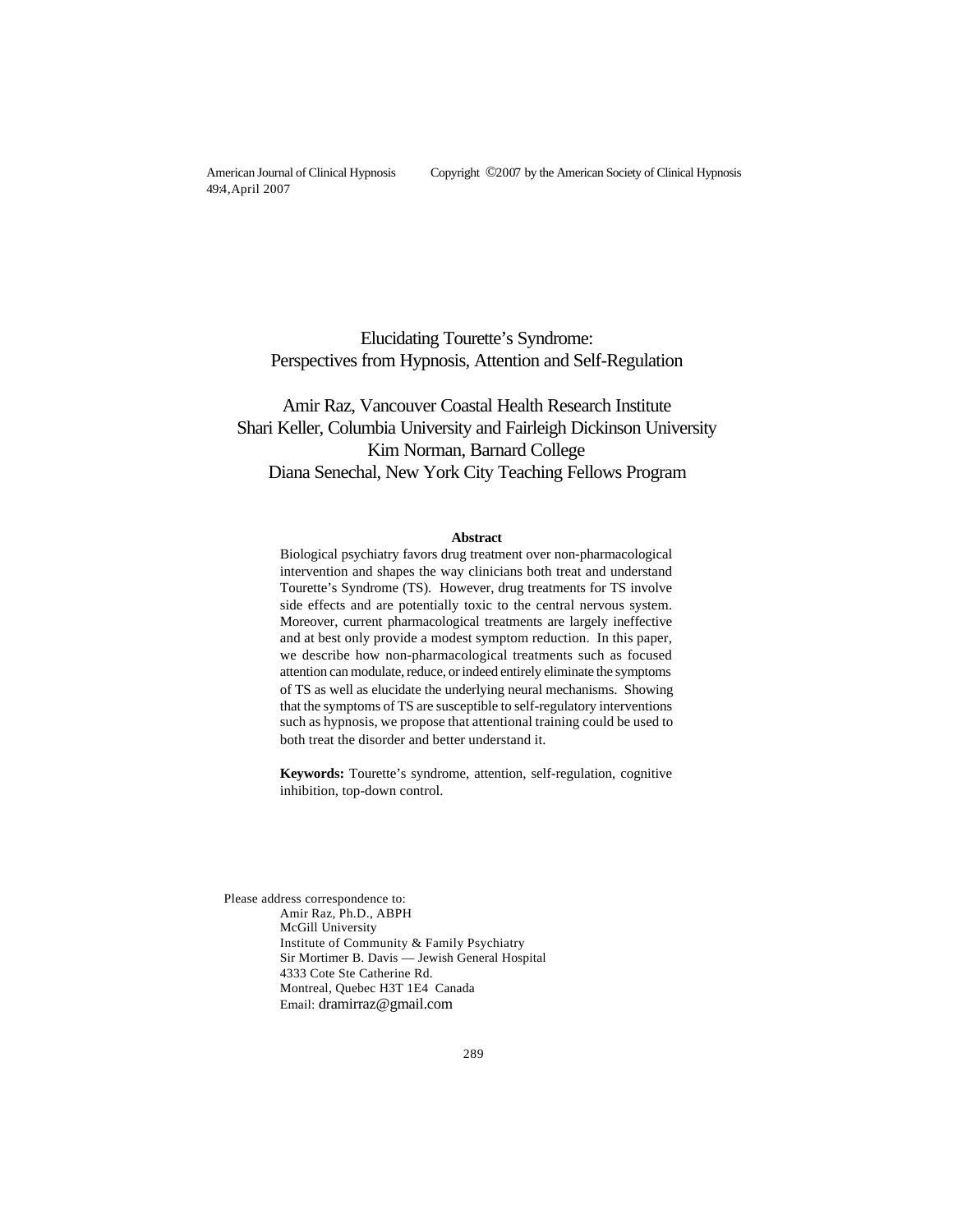## **Introduction: Understanding TS**

Tourette's Syndrome (TS) is a developmental neuropsychiatric tic disorder with an onset during childhood. Early symptoms appear as simple tics, which gradually increase in number, frequency, and forcefulness, peaking around the age of 11 or 12. The symptoms can appear as subtle motor tics of the face, such as eye blinking, nose twitching, facial grimacing, and lip licking, but can also affect other head and neck structures. A number of patients have vocal tics, which manifest in noises or sounds, or the use of inappropriate words, also known as coprolalia. These symptoms gradually decline over the course of adolescence. By the age of 18 years, 90% of TS patients have experienced a substantial reduction in tic symptoms and about 40% of TS patients are completely free of symptoms (Spessot & Peterson, 2004).

Along with the clinical symptoms of TS comes social and emotional scarring. School children with TS are often ridiculed because of their tics, and these children tend to see themselves as less attractive than their peers. Children with TS are usually viewed by both classmates and teachers as less popular, more withdrawn, and more aggressive than most other children. Although symptoms are significantly reduced during the course of adolescence, the highly visible and audible bodily manifestations of TS may become particularly problematic during this period of heightened interest in and awareness of one's body. As a result, most teenagers continue to suffer from impaired academic or social functioning, lack of self-esteem, and decreased functional well-being. Indeed, a stigma such as TS can have profound psychological effects during this developmental stage, which in turn may impair the formation of an individual's self-image and identity (Woods & Marcks, 2005).

Numerous studies have been conducted exploring the morphometric and genetic bases of TS. Research indicates that the symptoms of TS may arise from anatomical and functional disturbances in the Cortico-Striatal-Thalamo-Cortical (CSTC) circuits. Studies using methods such as electrical stimulation have implicated indirectly the role of CSTC components in producing tics, and more recently, neuroimaging technologies have more directly outlined the pathophysiology involved in TS. In addition to these morphometric studies, a good deal is known about the genetic diathesis that contributes to the development of TS. Nonetheless, despite the abundance of research examining its origins and development, an effective treatment for TS is yet to be found.

Evidence suggests that TS is part of a larger class of disorders known as Impulse Control Disorders (ICDs), which includes Attention Deficit Hyperactivity Disorder (ADHD) and Obsessive-Compulsive Disorder (OCD). Indeed, "pure" TS is rare and most patients with TS present co-morbid ADHD, OCD, or both. It is possible that a common mechanism, such as impaired self-regulation processes, causes these disorders, in which case, it is likely that a treatment for TS may be generalized and applied to other ICDs. The lack of an effective cure for this devastating syndrome, along with the vast therapeutic potential that such a cure could have, warrants closer examination of TS treatments.

## **History of Treatment**

Like many other clinical disorders, TS has always been interpreted and treated in light of the prevailing zeitgeist (Kushner, 1999). From the early 1920s up until the 1960s, popular and scientific understanding of TS was shaped by psychoanalytic theory, and psychotherapy was the primary treatment approach to the disorder. Theories about the etiology of TS often portrayed tics as a manifestation of anal and erotic impulses, arguing that TS patients derived narcissistic pleasure from tics by displacing genital sensations to other body parts. Others postulated that tic movements were indirect expressions of hostility and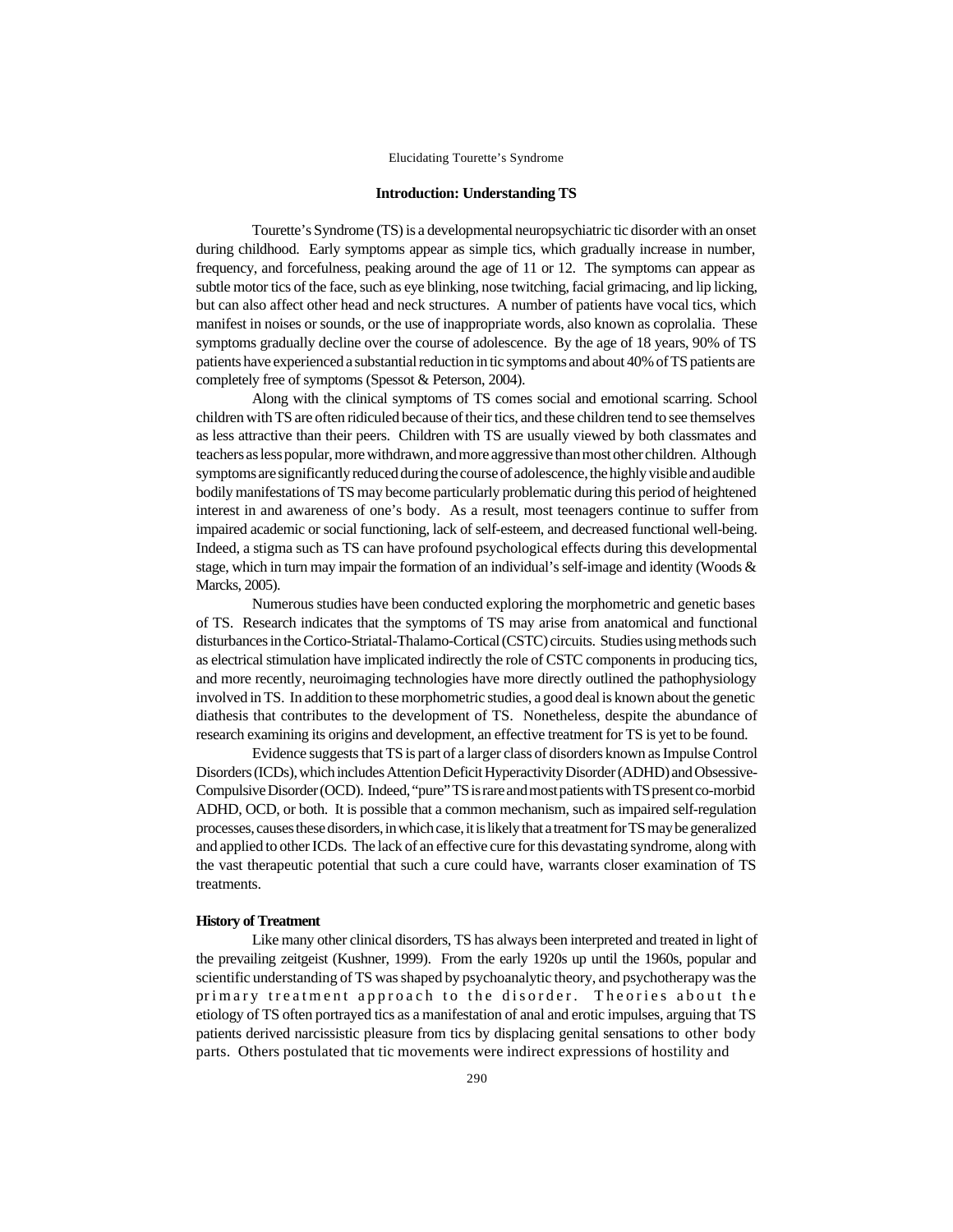aggression, often in response to overly controlling and demanding parents. Psychotherapy under the psychoanalytic paradigm strove to uncover these base impulses and early fixations, and relieve the tension that led to ticking symptoms (Zahm, 1982). While some case reports indicate successful treatment, psychoanalytic theory largely failed to address the organic and chemical aspects of the disorder.

Since the emergence of modern psychopharmacology in the early 1950's, drug therapy has been steadily replacing psychotherapy as the treatment of choice for TS. Indeed, as pharmacological specificity increases, this shift towards drug treatments is scientifically warranted. However, the pharmaceutical industry presents an unrefined version of drug specificity that far outstrips existing data (Raz, 2006). This pharmacological thrust has become a bias in its own right that has shaped the way we both treat and understand TS. Physicians tend to focus on the biological underpinnings of TS and emphasize its n eurological origins. As a result, the most popular treatments for TS are pharmacological.

One of the most common pharmacological treatments for TS is haloperidol, a flagship dopamine antagonist. Introduced over half a century ago, haloperidol's clinical value is offset by adverse extrapyramidal side effects. These undesired effects can become so pronounced that they may discourage many patients from utilizing this treatment option. Patients taking the drug commonly suffer from motor dysfunction such as severe restlessness, abrupt contraction of muscles, as well as muscle weakness and aches. Other side effects include dryness of the mouth, constipation, urinary retention and blurred vision. Some patients have reported persistent weight gain due to endocrine complications, increased appetite and reduced sex drive. Research has shown that the use of haloperidol can lead to poor academic performance, as students taking the drug often suffer from apathy and cognitive impairment. As a result of these side effects, many people suffering from TS do not receive appropriate treatment, shedding doubt on haloperidol's efficacy for treating the disorder. The absence of viable alternative drugs, as well as the lack of understanding of TS, warrants a closer examination of other treatment options.

In the present paper, we propose a new understanding of TS and call for more careful consideration of non-pharmacological treatments. In children and adults with TS, attentional modulation has been the most powerful influence on their emotional state and tic symptoms (Raz & Buhle, 2006). In our experience, during highly focused attentional planes, patients calm down, tics abate and sometimes disappear completely, with comprehensive reproducibility. It is imperative that we investigate the neural bases of these effects. In addition to attentional and hypnotic interventions being used to treat TS, we believe that understanding the mechanism behind their effectiveness will enhance our understanding of the disorder.

# **Current Approaches: Pharmacological Treatments**

In order to appreciate the current methods of treating TS, it is necessary to illustrate the state of pharmacological care. Many drugs have been prescribed to treat the symptoms of TS, with the earliest treatment being haloperidol. Approved by the Federal Drug Administration (FDA) in 1968, this antipsychotic butyrophenone successfully eliminated tic behavior in many patients. However, despite the success of haloperidol in treating TS, its adverse side effects were just as devastating as the symptoms it was intended to relieve.

More recent treatment protocols for individuals with TS include other types of pharmacological agents, but much like haloperidol, these medications have limited efficacy and are associated with adverse side effects that may undermine the benefits they provide (see table in the Appendix for a detailed description of some common pharmacological treatments and their efficacy). Given that drugs are the mainstay of treatment for TS and that little improvement in their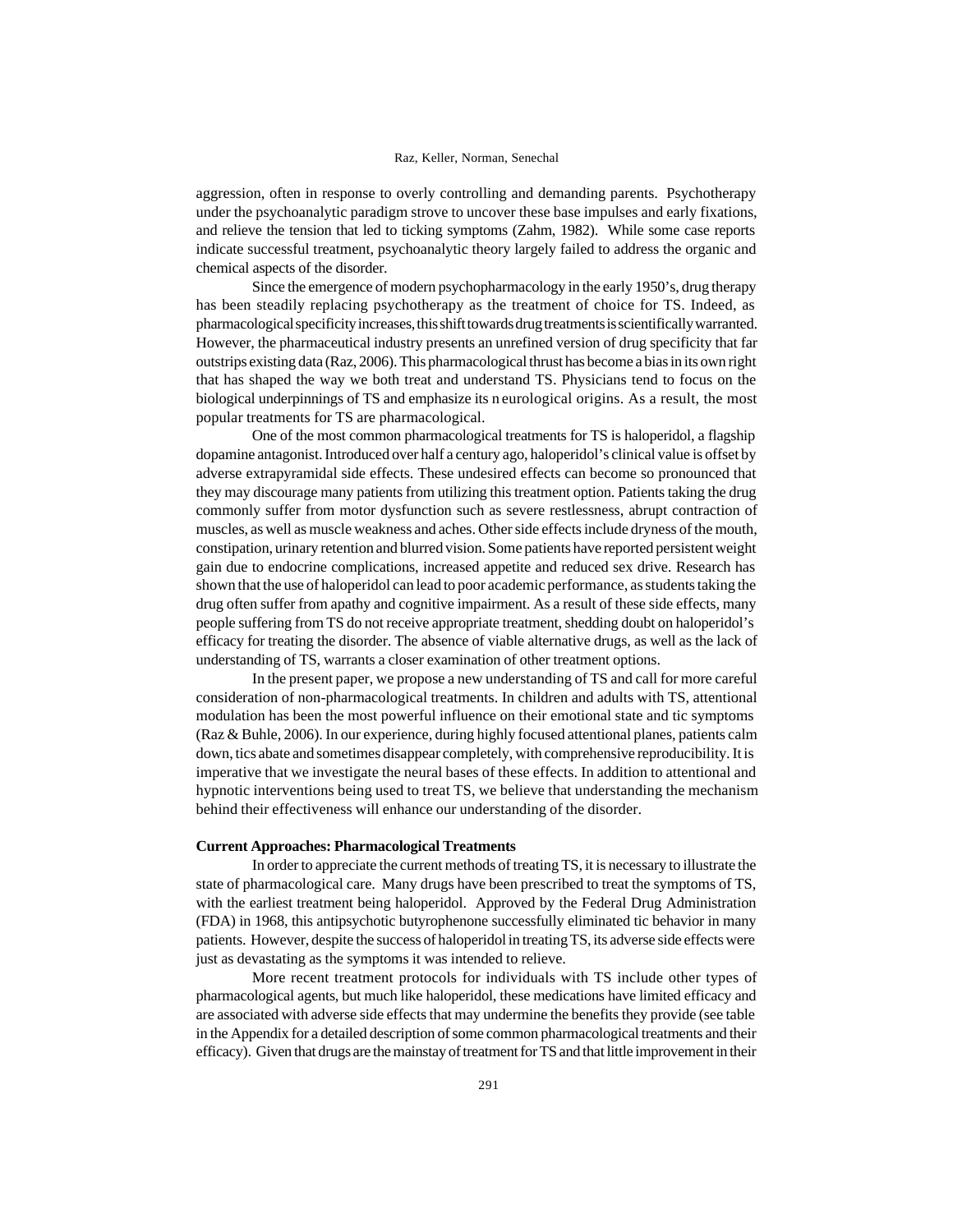clinical specificity has been made, individuals with TS face a difficult prognosis. Thus, it is essential to explore alternative approaches to relieving TS symptomatology.

## *Non-pharmacological treatments*

Non-pharmacological methods have also been effective in treating TS and may offer an attractive treatment alternative. Importantly, non-pharmacological interventions lack the side effects associated with drugs and are non-invasive. Moreover, these treatments have an impact on the neural level, as demonstrated in recent neuroimaging studies in which hypnotic suggestions affected focal brain function (Raz, Fan & Posner, 2005). However, despite the many benefits that non-pharmacological treatments provide, research in this area has been sparse and valuable clinical findings have not received the attention they deserve. Our goal is not to ignore the benefits of any one approach, but rather to seek the most effective treatment possible, regardless of current and past trends.

### *Psychotherapy*

Psychotherapeutic interventions are useful for addressing the low self-esteem, anxiety, depression, and social difficulties that individuals with TS often experience. A psychotherapist can help patients develop a sense of mastery at school or work and can teach coping strategies that reduce stress, which is known to exacerbate the symptoms of TS. People with TS can learn how to explain their symptoms to others and how to deal with other people's reactions to their own behavior. Despite the importance of such interventions in treatment, however, few empirical studies document widespread efficacy of traditional psychotherapy in treating TS (King, Scahill, Findley, & Cohen, 1999).

## *Behavioral therapy*

Behavioral therapies, including massed negative practice, operant techniques, anxiety management, awareness training, habit reversal, the Tic Inhibition Evaluation System (TIES), and hypnosis, have all been at least somewhat successful in treating  $TS.\Diamond$  In what follows we highlight the application of these behavioral methods to treating the symptoms of TS (Piacentini & Chang, 2001; Piacentini & Chang, 2005).

Massed negative practice (MNP) is the most widely tested of these treatments. In MNP, a specific tic is performed repeatedly in a rapid, voluntary, and effortful manner. This is continued for a designated length of time, and is interspersed with brief rest periods. As a result, fatigue eventually develops and the patient's ability to voluntarily produce the tic is reduced. Although there is some evidence that MNP relieves tics successfully, it is unclear whether or not this effect is durable. Some practitioners found that about half of the studies using MNP report moderate decreases in tic frequency on an acute basis (Peterson, Campise, & Azrin, 1994). In a subsequent controlled trial , a 33% reduction in tics was observed on the first day of treatment, but only 17% of the patients remained tic-free at a follow-up four weeks later (Young & Montano, 1988) (but see also (Robertson, 2004; Storms, 1985). Most studies report no decrease in tic frequency, and a significant number of subjects even report an increase in tics as a result of MNP. Although additional studies are warranted to make any definite conclusions, it seems that MNP has limited therapeutic value (Robertson, 2006).

Anxiety management has been explored as another behavioral therapy for TS. It involves methods to control and reduce anxiety, an emotional component that aggravates tics. One type of anxiety management is relaxation training, which consists of progressive muscle relaxation, deep breathing, and visual imagery. A pilot study investigating relaxation therapy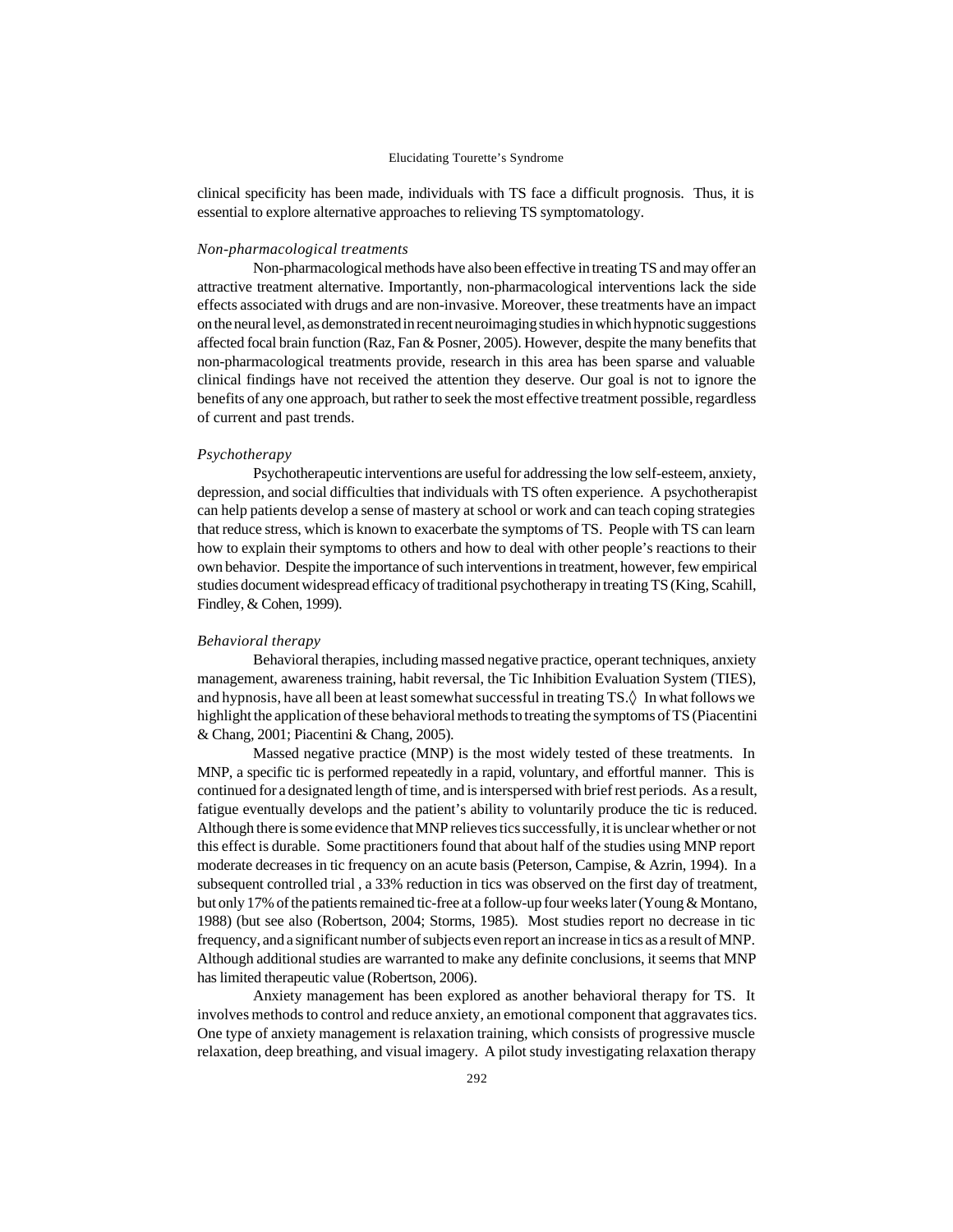used 23 participants with TS, 16 of whom completed a three-month study (Bergin, Waranch, Brown, Carson, & Singer, 1998). Subjects were randomly assigned to either a relaxation training group or a minimal therapy control group. While participants in the relaxation training group showed significant improvement in relaxation during the course of the study, no significant reduction in tics was noted at six-weeks following completion of the study, and even less so at a three-month follow-up. It seems that while these techniques yield modest improvements in tic-behavior, they are short-lived and might not generalize outside of the training period.

Another approach to anxiety management is Exposure Plus Response Prevention (EPRP). This treatment utilizes desensitization techniques, whereby individuals with TS are taught to resist ticquing in the presence of a premonitory urge. The desired outcome is eventual habituation of these urges, leading to a decrease in tic expression. Results of EPRP are promising and suggest that it should be further explored as a potential treatment for TS (Zahm, 1982).

Another behavioral treatment is awareness training, which involves increasing a subject's awareness of his own tic behavior with the purpose of facilitating self-control. Awareness is created through the use of videotapes, mirrors, wrist counters, or notebooks, which are used to record tic occurrences. Awareness training can also involve performing a conscious response following each tic. Although little evidence exists documenting any long-term benefits, the literature provides tentative support for the usefulness of awareness training in the acute treatment of tics (Raz & Norman, 2004).

Habit-reversal training (HRT), consisting of eight intervention components, is yet another form of behavioral therapy used to treat TS. The primary component, competing response practice, teaches individuals to produce incompatible physical responses as soon as they feel the urge to tic. Similar to awareness training techniques, four of the components focus on increasing awareness of tic behavior. Two components serve to promote motivation and compliance and one addresses generalization training. Literature reviews concluded that HRT can yield impressive reductions in tic frequency of up to 90% at home and up to 80% in clinical settings (Piacentini & Chang, 2001; Piacentini & Chang, 2005).

Operant conditioning, in the form of contingency management, has also been used to alleviate the symptoms of TS. In this technique, environmental contingencies are manipulated by positively reinforcing tic-free intervals and punishing tic behavior. The efficacy of this technique is unclear, and its effects are confounded because it is often delivered as part of a multicomponent treatment package. Furthermore, the durability and generalizability of contingency management have yet to be demonstrated.

One especially promising behavioral technique for alleviating tics is the Tic Inhibition Evaluation System (TIES). In a recent study, participants were tested under five different conditions, including a verbal instruction condition in which subjects were instructed to suppress tics, and a condition with both the verbal instruction and differential reinforcement (Woods & Himle, 2004). This latter condition was the same as the verbal instruction condition, with the addition of a tensecond differential reinforcement procedure in which a reward token was delivered via a token dispenser for every ten seconds the subject went without exhibiting target tics. Subjects were told that a camera would monitor their tics via motion sensors. In reality, however, the camera was inactive and the child was tracked and rewarded by a researcher sitting behind a one-way mirror. A follow-up study (Himle & Woods, 2005) showed that the differential reinforcement-enhanced instruction produced a greater reduction in tics (76.3% reduction from baseline) than verbal instruction alone (10.3% reduction from baseline), lending additional support that the TIES is a promising treatment for TS.

Finally, hypnosis is another non-pharmacological option for helping individuals with TS. Although an adjunct to treatment rather than treatment in its own right, hypnosis is particularly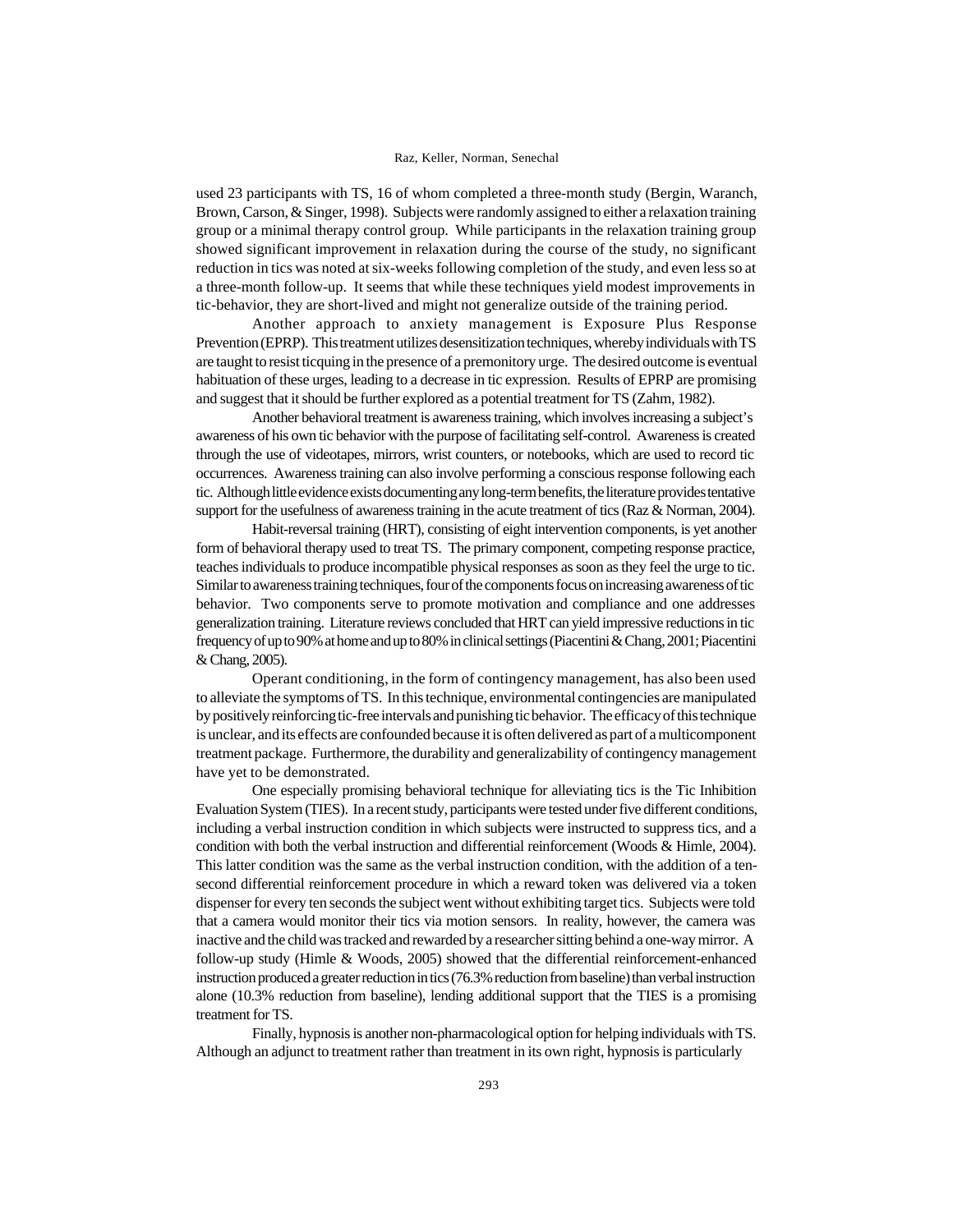interesting because hypnotizability, or the susceptibility to hypnotic suggestions, peaks at the time when TS symptomatology is at its worst – around 12 years of age. At this age, children begin to recognize and report the premonitory urges that precede tics (Himle, Woods, Piacentini, & Walkup, 2006; Woods, Piacentini, Himle, & Chang, 2005), and approximately 30-60% of these individuals develop obsessive thoughts and compulsive rituals (Robertson, 2004). A closer examination of the relevant literature provides substantive insights into hypnosis in the context of TS and elucidates why it may be an effective addition for those individuals who need it the most.

## **Hypnosis as a lens into understanding TS**

Here we examine hypnosis not only as a treatment for TS but also as a means of understanding the mechanisms that subserve it. The characteristic tics that individuals with TS experience are generally considered to be involuntarily generated. However, evidence from both the TIES and hypnosis suggests that under certain conditions, these tics might be voluntarily suppressed (Himle & Woods, 2005; Himle, Woods, Piacentini, & Walkup, 2006; Woods & Himle, 2004). Combined imaging assays of hypnosis provide us with further insights into the nature of volition (Raz, Fan, & Posner, 2005).

Hypnosis blurs the distinction between volitional and non-volitional action (Raz & Norman, 2004). In common wakefulness, unlike under hypnosis, we have the illusory experience of free will. This experience arises at least in part from post-hoc attributions that we make about our actions, based on the notion that they follow from our intentions (Kirsch & Lynn, 1997). In reality, however, these actions contain a great degree of automaticity of which we may be unaware (Shehan & Orne, 1968).

In contrast, under hypnosis, subjects do not experience their actions as following from their own intentions and instead, the *hypnotic suggestion* becomes the driving force propelling the behavior. Subjects subsequently construe their actions as nonvolitional, attributing them to the hypnotic operator rather than to their own will. A question of authorship arises whereby the subject no longer sees herself as the sole "author" of her actions (Wegner, 2002) and discounts the experience of conscious will (Kirsch & Lynn, 1997).

Albeit counterintuitive, it is precisely this perception of external control, which follows from the presence of the hypnotic operator, that empowers one with an extraordinary capacity for self-regulation, heretofore untapped (Wegner, 2002). In the case of TS, by attributing control to an external agent, individuals gain a sense of control over formerly "uncontrollable" tics. In order to better understand how this occurs, consider the often-experienced phenomenon that paying too much attention to performance paradoxically interferes with it. For example, a skilled golfer will likely perform suboptimally if she pays close attention to every muscle and body part instead of just swinging at the ball. Similarly, individuals suffering from TS likely go through life paying close attention to suppressing their tics. Instead of producing the desired effect, this state of heightened attention may interfere with successful suppression. In contrast, when the individual perceives an external agent of control, she pays less attention to her tics and thus succeeds in suppressing them.

The success that subjects have had in suppressing their tics using the TIES lends additional evidence that the transfer of control to an external agent is precisely what endows subjects with enhanced forms of control over the self. While TIES research emphasizes the reinforcement aspect of the token dispenser as the mechanism driving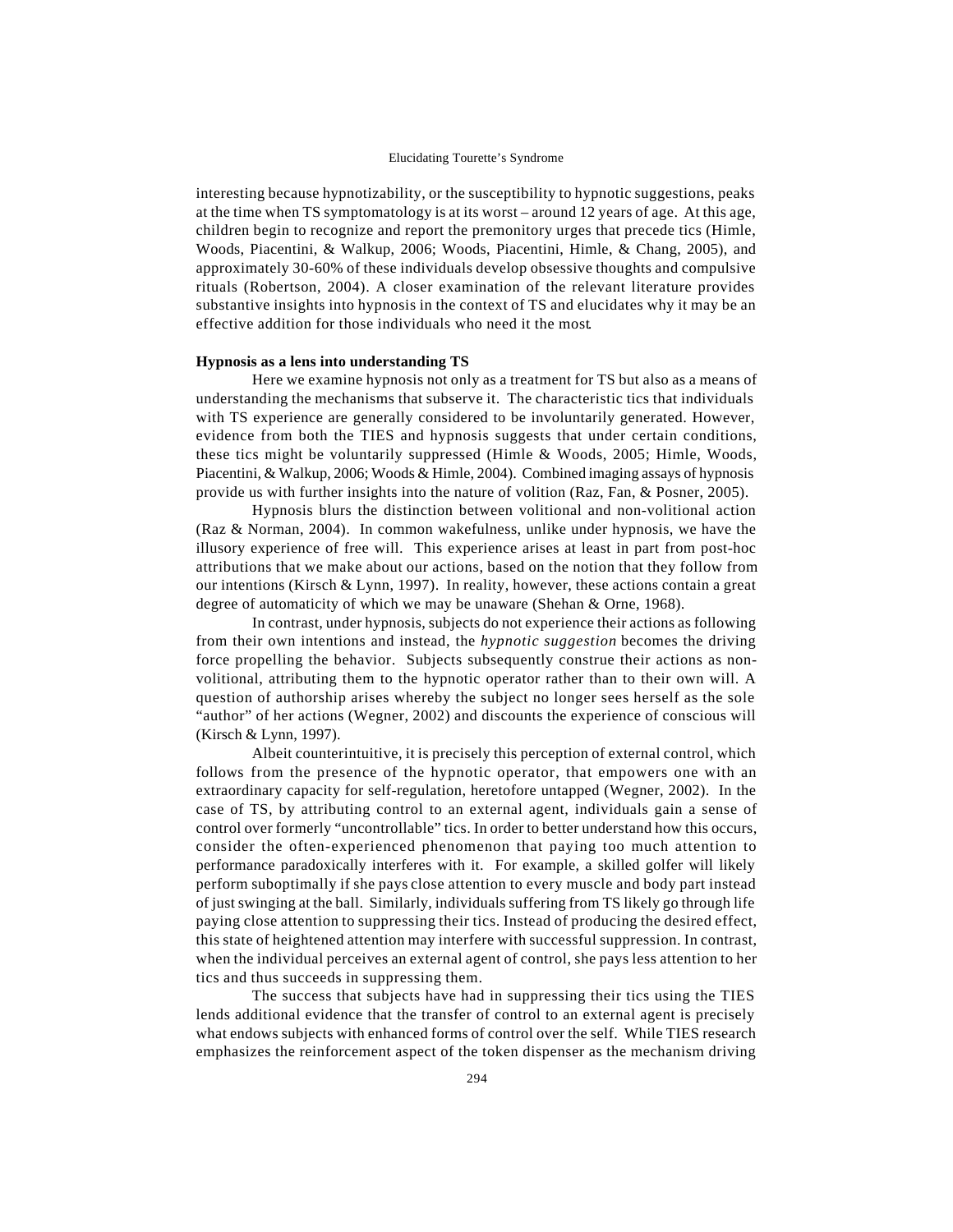tic reduction, we believe that it is actually the inactive camera that causes this to occur. The participant's belief that the camera is monitoring his behavior enables him to stop paying attention to his own tics. He effectively relinquishes control over the tics to an external entity which paradoxically empowers him with an enhanced sense of control over his involuntary motor bursts.

Given these findings, it seems appropriate to re-contextualize TS. While it has long been assumed that tics are the product of a neurobiological dysfunction and are therefore involuntary and uncontrollable, it seems that under certain conditions, TS patients may be able to gain some control over, and even suppress their tics. Thus, the distinction between volition and non-volition becomes less clear and TS tics, formerly classified as involuntary, may be more controllable than hitherto suspected.

## **Relevant Neuroimaging Data of Hypnosis**

In distinguishing between automatic and controlled processes, cognitive scientists describe automatic processes as being either innately involuntary or becoming automatized through extensive practice (Parsons-Fein, 2006). For example, reading words is a purportedly automatic process for proficient readers and the Stroop Effect is consequently considered the "gold standard" of automated performance (MacLeod, 1992). Although the question of whether it is possible to regain control over an automatic process is generally left unasked, we have provided compelling data showing that a specific posthypnotic suggestion reduced and even removed Stroop interference in highly hypnotizable individuals (Raz, Moreno-Iniguez, Martin, & Zhu, in press), indicating that suggestion can derail a seemingly automatic process.

In addition to evidence from neuroimaging data that hypnotic suggestion can dissolve the barrier between automatic and controlled processes, recent neuroimaging studies have reported hypnotic suggestion to be a powerful influence with specific neural correlates (Raz, 2004; Raz, Fan, & Posner, 2005). In one study, hypnotic suggestion modified subjects' perception of color: highly hypnotizable subjects perceived color in grayscale patterns and only detected shades of gray in color images. Positron emission tomography (PET) scans showed that the color area of the brain was activated when subjects were asked to perceive color, whether they were actually shown the color or the gray-scale stimulus. Likewise, the same brain region showed decreased activation when subjects were told to see gray scale, whether they were actually shown the color or gray-scale stimuli. These findings demonstrate that hypnotic suggestion causes distinct changes in the neural level (Kosslyn, Thompson, Costantini-Ferrando, Alpert, & Spiegel, 2000). Thus, evidence supports the notion that through hypnosis and perhaps other methods of attentional modulation, volitional control can be regained over ostensibly involuntary processes.

## **A Taste of Clinical Data on Hypnosis for TS**

There are multiple clinical reports and single case studies since the 1950's documenting the effectiveness of hypnosis in treating TS. These reports reveal a general trend of increasing effectiveness in hypnotherapy over time, as methods become more systematized. Most patients who remained in treatment received at least some benefit, ranging from a temporary reduction in severity, frequency, or number of tics during hypnosis, to a complete recovery from all symptoms in all situations. Details of the reports demonstrate that the role of motivation in hypnotherapy on the part of both the patients and their parents (if involved) is critical. Those who derive secondary gain from their tics (e.g., to manipulate others, elicit sympathy, or provide excuses for anticipated failure) typically do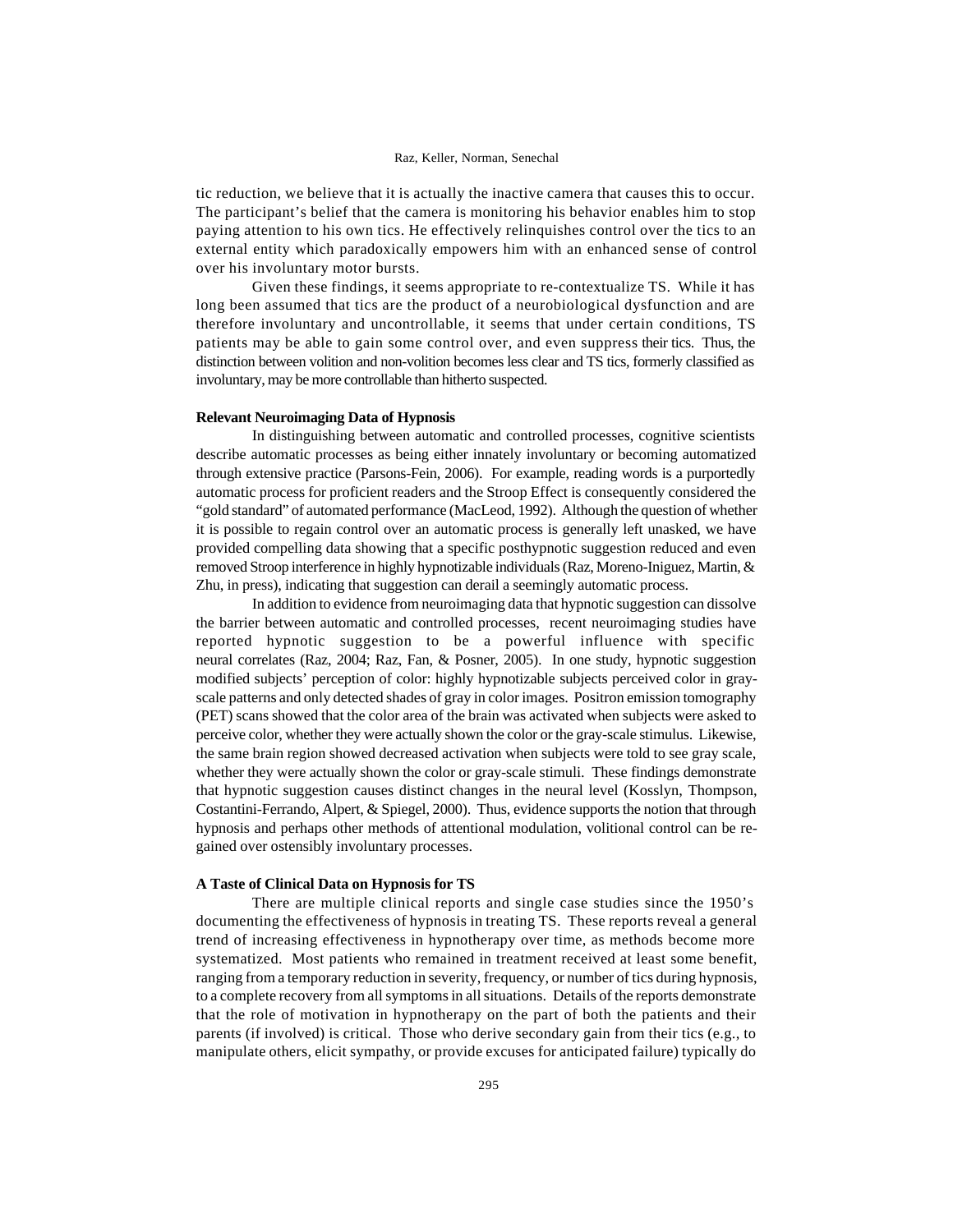not fully engage in the hypnotic process. The following paragraphs provide a handful of examples that demonstrate the putative role of hypnosis for many individuals suffering from TS. A more complete list of case studies is available in the Appendix.

Zahm illustrated the effectiveness of hypnotic intervention with an eleven-yearold male patient who suffers from TS (Zahm, 1987). The patient entered therapy for his eye-blinking and nose-twitching facial grimaces. The hypnotic coach first obtained a baseline frequency of the tics by videotaping the boy in the office. Twelve hypnotherapy sessions were then given over a period of six weeks, which focused on the more severe eye-blinking tic. The author notes that a biweekly treatment schedule is ideal, as it affords an earlier mastery of hypnotic techniques, permits greater encouragement for home practice, enhances commitment to the treatment process, and yields a more rapid awareness of treatment gains. The patient proved reasonably adept with hypnosis, and his parents were supportive of his new skills. He was also encouraged to practice self-hypnosis at home, and was provided with a practice-monitoring sheet to serve as both a reminder as well as a subtle pressure to continue his hypnosis routine. The patient remained committed to his treatment, and by the end of the twelfth session, tic frequency had been significantly reduced from the initial baseline. A stressful family move to a different neighborhood resulted in a brief increase in his tics, but he was able to employ his new hypnosis skills to cope with the change, and managed to resume his rapid improvement.

In another study published the same year the authors present four children with TS, ages six-and-a-half to ten years, who were referred to them for self-hypnosis training using Relaxation/Mental Imagery (RMI) techniques (Kohen & Botts, 1987). All four children, three of whom were on haloperidol, were followed from October 1981 to December 1985. They all experienced frequent motor and vocal tics, many of which were socially embarrassing and isolating. Following questions about their history, patients were induced into hypnosis and encouraged to "begin pretending" to be in a pleasant place. The children were led through a process of selecting

and modifying imagery to enhance particular images, as well as deepening their involvement in hypnosis. The hypnotic coach also gave suggestions for progressive relaxation, allowing room for the patient to make choices about how relaxation would occur (e.g., from head down to toes or from toes up to head), in order to build a sense of personal deliberation. The children were repeatedly reminded of their internal control and assured that they were following the suggestions correctly. Biofeedback was also occasionally used in conjunction with RMI to further emphasize each child's ability to manipulate his or her body. The clinicians centered on metaphors for control of movement. For example, three children were told to imagine an internal "STOP" sign that their bodies and tics must obey. All patients were also given a personal audiotape early on in therapy, which was created using their own chosen imagery to encourage practicing RMI at home. A twenty-four-month follow-up revealed that three out of four children had shown sustained improvement in their symptoms, with a substantial reduction of medication in one, cessation of medication in another and no initiation of medication in the third. The fourth patient demonstrated initial success, but failed to return for an inperson follow-up and RMI practice, apparently due to parental interference and skepticism. The mother's own personally unacknowledged tic disorder is suspected to have played a role in this reaction. These cases provide valuable support for selfhypnosis in combination with biofeedback, relaxation, and/or analogous techniques as a successful treatment for TS symptoms.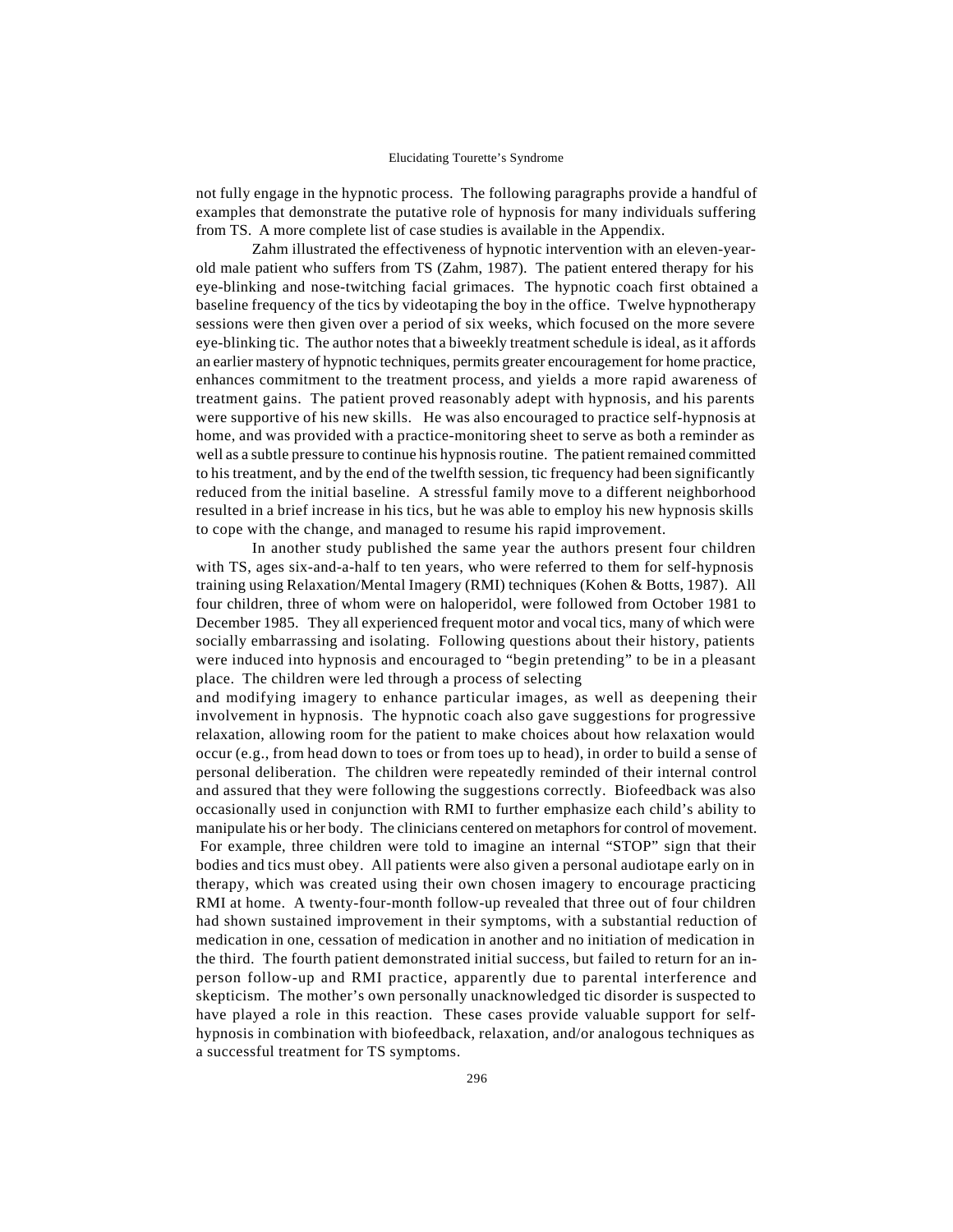Daniel Kohen describes a variety of self-hypnosis strategies that have been successfully applied to help thirty-five different children and adolescents cope with the stress of TS (Kohen, 1995a), including the four described earlier (Kohen & Botts, 1987). He provides one case report in which a fourteen-year-old male who experienced multiple motor tics and throat-clearing, was induced into hypnosis using a biofeedback device monitoring finger temperature. His ability to alter the temperature of his finger and imagine his brain as the "boss" of his body served as metaphors to control his tics. Deepening proceeded with multi-sensory mental imagery and progressive relaxation. In the context of a story, the author then introduced the idea of the internal "STOP" sign that could bring a tic to a halt as soon as the patient imagined it. Using these metaphors, he learned self-hypnosis and was encouraged to practice ten to fifteen minutes a day. Additionally, an audiotape was recorded for home use at the third session. His symptoms showed some improvement, but they reappeared at full strength along with a few new movements after he neglected to follow through with the regular practice periods. A new tape was then prepared, instructing the patient to imagine himself tic-free sometime in the future, suggesting that he might forget how to tic, and applying the "STOP" sign in a more abrupt fashion. This resulted in his tics diminishing significantly within the next two weeks. At a one-year follow-up, the patient remained improved with only an occasional reappearance of tics in association with stress, and he seemed confident that his self-hypnosis techniques would eliminate symptoms as soon as they appeared.

Finally, personal communications from practitioners around the world support the putative role of hypnosis and attention training in treating TS (e.g., in north America: Roger D. Freeman of the University of British Columbia, Theodore Shapiro of the Weill Medical College of Cornell University and Ran D. Anbar of SUNY Upstate Medical University).

## **Conclusion**

As a drug-free, minimal risk option that has shown increasing promise for alleviating the tics of TS, hypnosis may shed light on this syndrome as well as related ICDs. In addition, it is likely to elucidate the power of suggestion and the nature of volition. In children and adults with TS, my colleagues and I have never seen any more powerful influences on the emotional state and tic symptomatology than changing the attentional plane. During highly focused attention, patients calm down and tics disappear. We have been able to observe these phenomena with comprehensive reproducibility. It is imperative for us to learn about the neural bases of these effects as there are no treatments in existence for TS that are not potentially toxic to the central nervous system. Moreover, drug treatments are largely ineffective and provide minimal reduction in symptoms. Documenting the efficacy of focused attention in modulating, reducing, and entirely eliminating the symptoms of TS as well as studying the brain mechanisms by which they occur, would be a great boon to patients suffering from TS. Furthermore, this research could be generalized to understand other impulse control disorders and the neural mechanisms of attention, affect, and cognitive control. We plan to soon report on such data.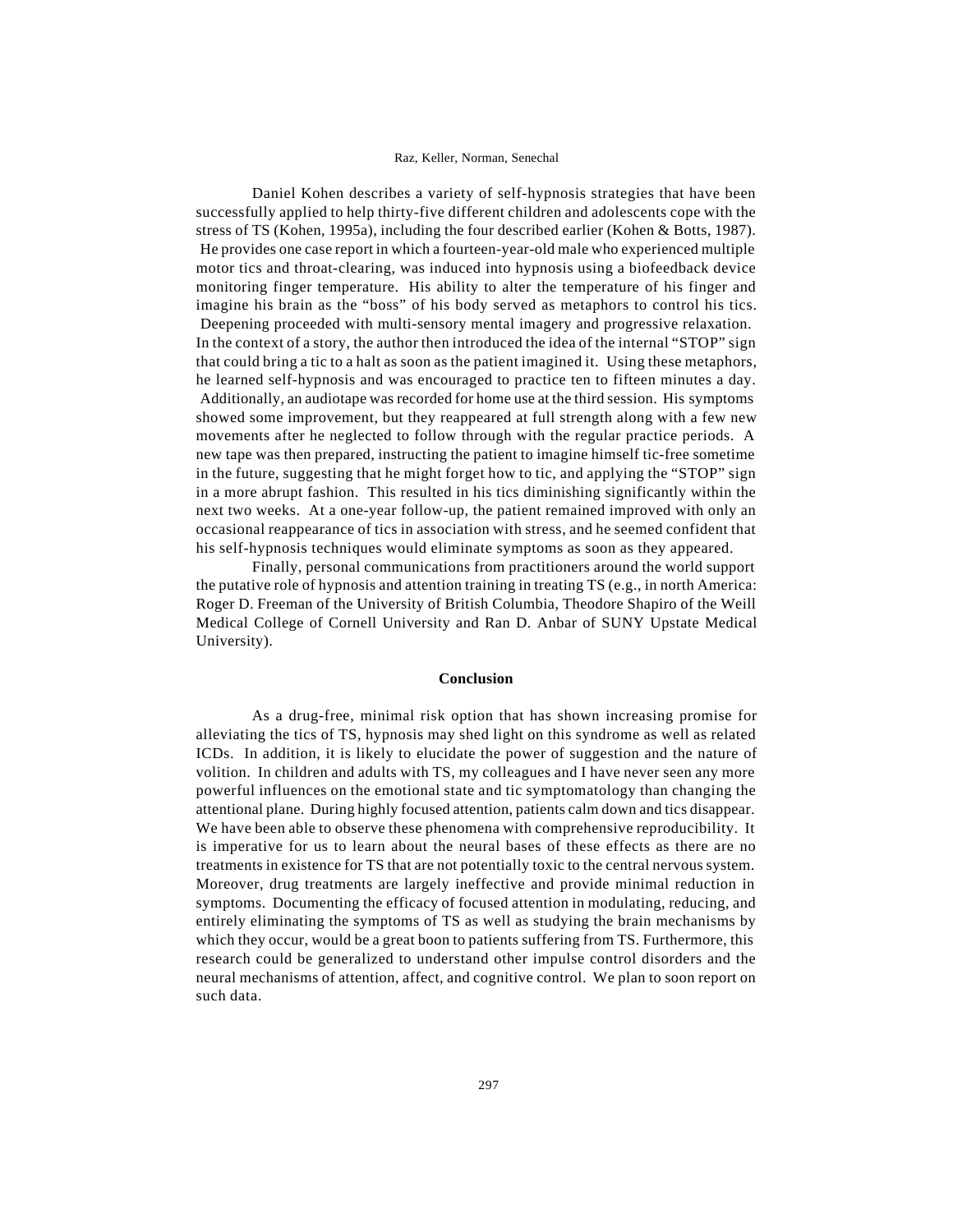# **Appendix**

٦

# **Table: A sketch of leading drug treatments alongside both the desired and side effects.**

| Drug                                                                                                                                                                                       | <b>Desired effect</b>                                                                                                                                                                                                        | <b>Side effect</b>                                                                                                                                                                         |
|--------------------------------------------------------------------------------------------------------------------------------------------------------------------------------------------|------------------------------------------------------------------------------------------------------------------------------------------------------------------------------------------------------------------------------|--------------------------------------------------------------------------------------------------------------------------------------------------------------------------------------------|
| Haloperidol                                                                                                                                                                                | Successfully eliminates tic behavior<br>in many patients (Zahm, 1982)                                                                                                                                                        | Adverse side effects<br>(e.g. cognitive dulling)                                                                                                                                           |
| Typical neuroleptics &<br>antispsychotic agents<br>(dopamine antaggonists)                                                                                                                 | Relief of symptoms in 70-80% of<br>cases                                                                                                                                                                                     | Adverse side effects similar<br>to those observed with<br>haloperidol (Erenberg, Cruse, &<br>Rothner, 1987; Shapiro, et al,<br>1989; Silva, Munoz, Daniel,<br>Barickman & Friedhoff, 1996) |
| Alpha-adrenergic receptor<br>agonists, e.g. clonidine<br>tic (Cohen, Detlor, Young &<br>Shaywitz, 1980; Leckman<br>et al., 1991); and guanfacine<br>(Chappell, et al., 1995; Fras<br>1996) | Some improvements in symptoms                                                                                                                                                                                                | Sedation, delayed onset of<br>action, inconsistent therapeu-<br>response (Shapiro, Shapiro &<br>Eisenkraft, 1983)                                                                          |
| Atypical antipsychotics,<br>e.g. resperidone                                                                                                                                               | Has both potent serotonin 5-HT2<br>and dopaminergic antagonist properties                                                                                                                                                    | No major side effect, but more<br>research is necessary (Bruun &<br>Budman, 1996; Chappell,<br>Scahill & Leckman, 1997;<br>Lombroso, et al, 1995)                                          |
| Selective serotonin<br>Reuptake inhibitors<br>(SSRIs), e.g. paroxetine,<br>sertraline, fluoxetine                                                                                          | Several studies suggest efficacy<br>(Bajo, Battaglia, Pegna & Eellodi,<br>1999; Kurlan, Como, Deeley,<br>McDermott & McDermott, 1993)<br>Other studies suggest that SSRIs<br>might worsen tics (Hauser & Zesiewicz,<br>1995) | From dry mouth to suicidality<br>(Raz, 2006)                                                                                                                                               |
| Nicotine, clonazepam,<br>canabinoids                                                                                                                                                       | Double-blind studies suggest limited<br>efficacy (Lang, 2001)                                                                                                                                                                | Addictions, etc.                                                                                                                                                                           |
| Injections of botulinum<br>toxin in affected muscles                                                                                                                                       | Reportedly relieve symptoms<br>(Kwak, Hanna & Jankovic, 2000)                                                                                                                                                                | Tissue decay, etc.                                                                                                                                                                         |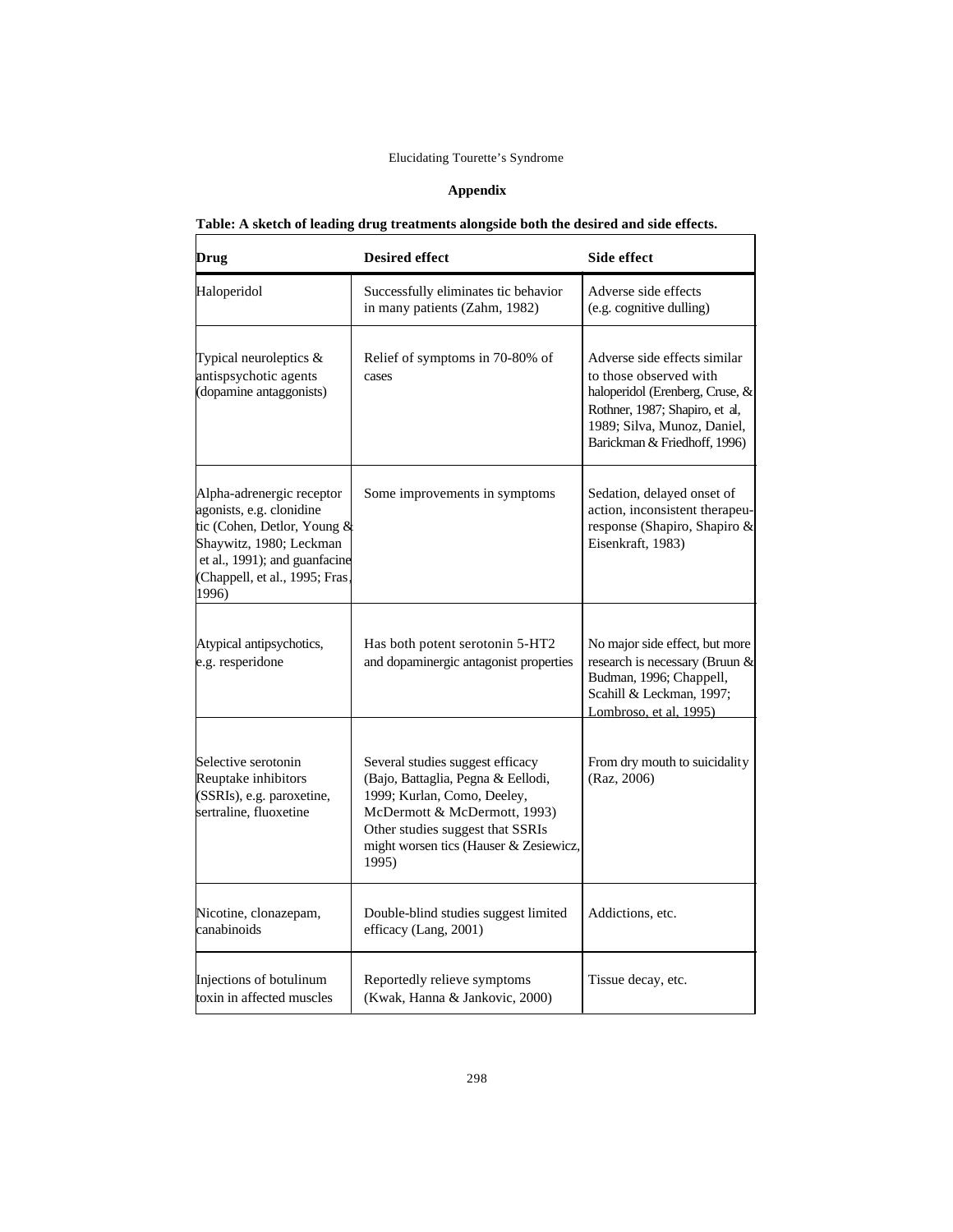## **Clinical Case Studies**

In an early study, Eisenberg, Ascher, and Kanner (Eisenberg, Ascher, & Kanner, 1959) described their clinical experiences with seven cases of TS patients. They reported that pharmocological therapy, including antipsychotics, sedatives, and muscle relaxants, had all been ineffective for treating tic symptoms, but that psychological treatments had been helpful to most of the patients. Only one individual out of the seven was given hypnotherapy. The patient, a twelve-and-a-half year old male, experienced "spasms of all parts of his body," screaming and barking noises, eyelid, nose, and mouth tics, elbowbending, arm-thrusting, and jumping movements which frequently resulted in falls. Barbiturates and bromides were administered but had little effect in controlling his symptoms. The patient was easily induced into a hypnotic "trance", and for a total of five sessions, the hypnotic operator gave post-hypnotic suggestions that his tics would be diminished. Under hypnosis, all movements, as well as the barking and stuttering vocal tics, disappeared completely. Although the suggestions appeared to have a definite effect for several hours afterwards, the symptoms did eventually return at their full intensity when several stressful medical investigations were scheduled later that day. This case study suggests that at least temporary relief of tic symptoms is possible using this method. The family left town before more treatment plans could be formulated, but a brief note three months later reported that there had been some improvement in his overall symptoms. Out of the other six patients, four showed little improvement, and one improved his ability to control his tics in response to stress. The only patient to achieve a complete recovery from TS symptoms stated that the psychotherapy he had received had played a significant role in his treatment.

Schneck (Schneck, 1960) described the case of an eighteen-year-old female with TS who exhibited involuntary and explosive movements of her head, neck and limbs, coprolalia, shrieking, barking, and sneezing noises. She had obtained no benefit from taking barbiturates, amphetamines or Thorazine, and it seemed that the Thorazine may have even made her worse. Throughout several months of psychotherapy, she remained superficial and evasive, with no reduction in tic frequency. At this point, the patient requested hypnotherapy. Under hypnosis, she responded well to suggestions for relaxation, and movements either decreased or disappeared. When verbalization was encouraged, voluntary and involuntary movements returned. Posthypnotic suggestions for control over tics resulted in fewer movements between sessions, but there was "no remarkable change." The hypnotic coach noted that her feelings of anxiety appeared to increase as movements diminished. The patient's mother sharply criticized her efforts, and when she began to encourage her daughter to continue hypnotherapy, the patient abruptly terminated treatment. The author explains that the patient's multiple movements and vocal utterances seemed to be an outlet for intense aggressive feelings that were impossible for her to manage, particularly those towards her mother.

Polites, Kruger, and Stevenson (Polites, Kruger, & Stevenson, 1965) report a case of a fifteen-year-old male TS patient whose tics were extremely severe and frequent, involving almost every skeletal muscle in his body. During waking periods, he could be observed having tics incessantly, and he had a habit of running up and down the halls of the clinic, often hurling himself into the air and then falling hard onto the floor. Furthermore, the patient's speech was interspersed with grunts, gulps, and streams of obscenities. After a three-week period of observation, the experimenters applied a series of sequential treatments. First, a total of thirty carbon dioxide treatments were given at the rate of four times a week, which produced no changes in his symptoms. Next, the experimenters attempted to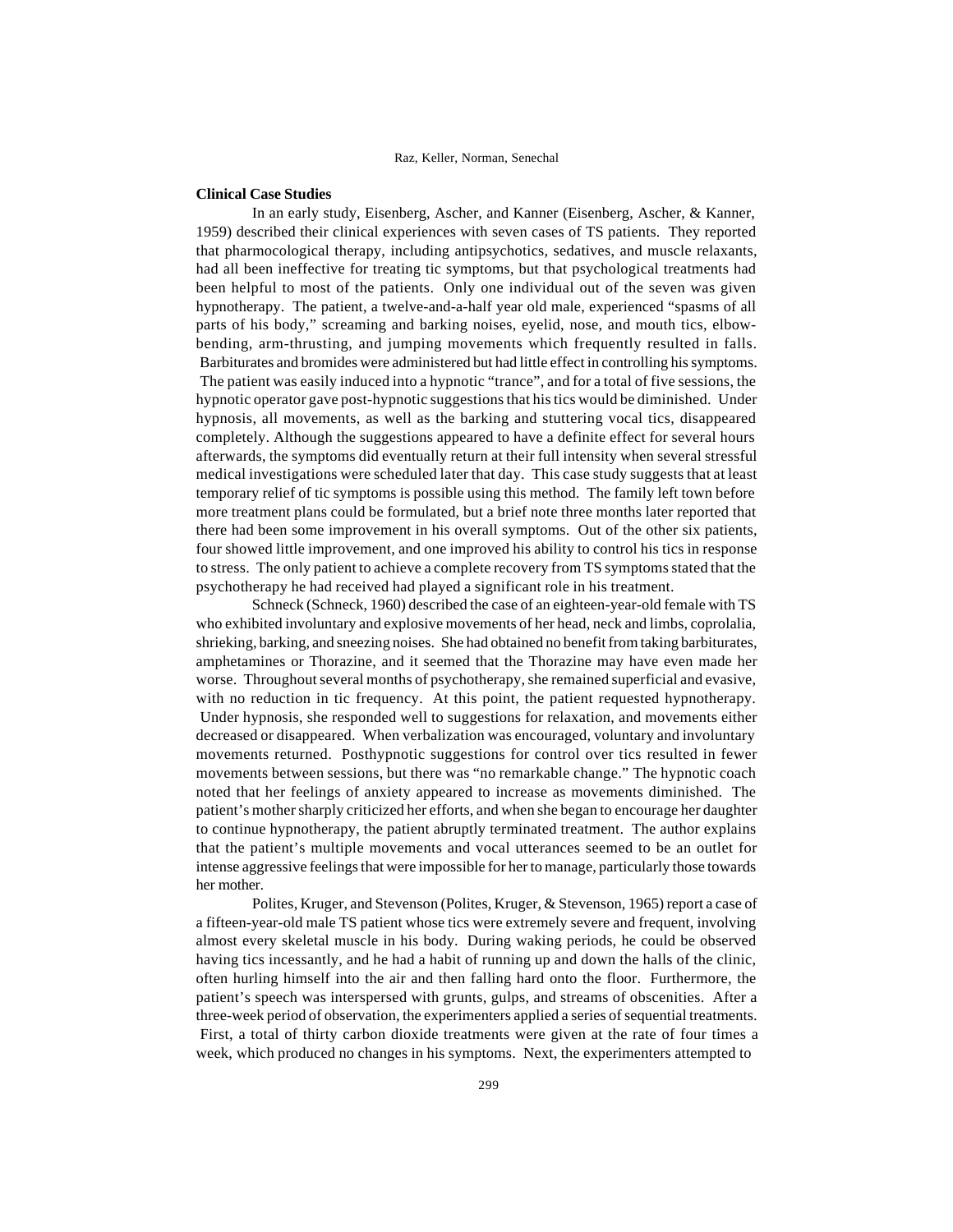influence his symptoms through hypnotic suggestion. The patient proved to be a difficult subject to hypnotize, but after several sessions, he was able to enter a "medium trance", in which he could experience skin sensations, odors, and loss of sensation without external cause. During hypnosis, his tics decreased in both frequency and severity, and some ceased altogether until he was aroused. The experimenters gave simple suggestions that he would feel increasingly better after the sessions. Twenty-two meetings of this type took place over seven weeks, however no discernable improvement in symptoms outside the hypnotic sessions was observed at this time. The experimenters responded by expanding the hypnotic suggestions, adding that for a certain period during each day, he would find his ability to control his jerking tics strengthened, his ability to concentrate on controlling them more focused, and the "urge to have jerks" would be weaker. In the beginning, these designated "special periods" lasted for one hour, and later increased to two hours in length. After some time, the experimenters added a second one-hour period, soon to increase to two hours, and eventually a third hour of suggested symptom improvement. On the assumption that the tics may serve some desired emotional purpose for the patient, he was told that he would experience an increase in tic movements for the five minutes before each period. Finally, he was told that these periods would seem to last longer than the one or two hours that actually passed. After the patient had received a total of sixty hypnotic suggestions, the experimenters reported that his targeted tics had improved 40-50% during the intervals between the "special periods" and 60-70% during these periods themselves. No attempts were made to influence his coprolalia through hypnosis, and no change occurred in its frequency or severity. The patient returned four times for biweekly follow-up sessions before terminating therapy. He underwent a gradual relapse in some of the simpler tics and a slight increase in coprolalia six months later without any apparent external cause, but he did not experience a recurrence of total-body tics. One month later, he was started on Stelazine and tics slowly improved up to 95% one and a half years afterwards.

Erickson (Erickson, 1965) presents an interesting and unusual sequence of hypnotic suggestions in the case studies of two TS patients in their mid-thirties, who came to him demanding hypnotherapy. Both of them had experienced an acute onset of symptoms shortly before their visits to the author. The first patient, a female, had found herself suddenly impelled to utter a variety of obscenities during a church sermon, and shortly after she experienced a compulsive need to grimace, gesticulate, and posture. The therapist induced the patient into a hypnotic trance, and proceeded with the usual sequence and progression of suggestions that had proven to be most effective in the past. These suggestions, however, were cleverly elaborated and embellished with obscenities and vulgarities that "far exceeded the worst she had uttered." The patient responded to this in horror, yet more importantly, with silence, as this unexpected display by the therapist captured her attention. Within ten minutes, she allowed herself to enter a hypnotic trance and received suggestions that she was afraid, disoriented, and completely dependent on her hypnotic coach, as a representation of comfort and reliability. An age regression technique reoriented her to a time two years before, and she was instructed to remain regressed after awakening. In the presence of the patient's husband, the hypnotic operator explained the symptoms of TS and informed her of the possibility that she might develop such a condition in the future. He then explained her regressed situation, and informed her that this process would effectively serve to control her problem if she would give her full cooperation. The hypnosis practitioner urged her to be content with minor progress rather than demanding a miraculous cure. Finally, he described the type of motor movements and the nature of the utterances that she would willingly permit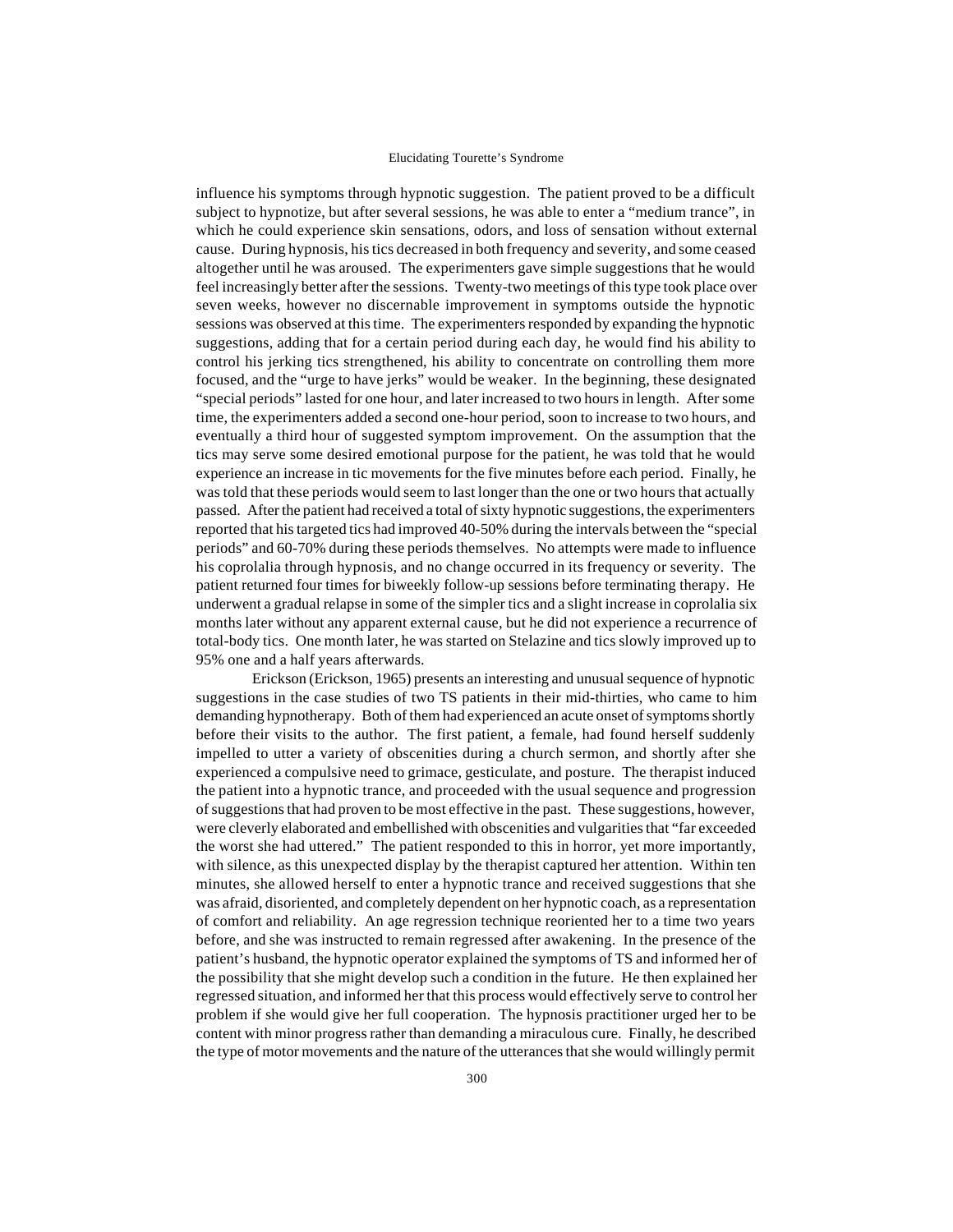in her daily life. He also taught the patient ten posthypnotic cues by which she would enter hypnosis, and go into a regressive state again. The patient agreed, yet was unable to respond to the cues she was taught, because of anxiety about her condition. She responded by requesting that the author remain in control of her situation. A further course of therapy was then outlined, consisting of periodic visits to the hypnotic operator's office and the development of a pattern of behavior that would meet the compulsions to tic and simultaneously enable her to live a reasonable and fully functional daily life. She was given instructions to regularly practice her vocal tics as well as some of the author's obscene language in whispers. Eventually the patient learned to express the urge to tic through coughing, gasping, voluntarily belching, and crossing her legs violently. She also made a habit of turning on her car radio to high volume and yielding to her vocal tics completely. Due to a brief relapse one month later, she increased the frequency of this ritual for a short period until she felt the need to tic diminish. She continued therapy for two years, and the compulsions to tic became gradually milder and less frequent. At the time of termination and at least five years later, the patient remained free of her TS symptoms.

A second TS patient treated by Erickson, a male, presented with milder symptoms than the first. He had recently found himself involuntarily bursting into a string of obscenities whilst grinding his teeth and shaking his fists. He soon discovered that any sight pertaining to religion or religious thought was enough to trigger these symptoms. Additionally, a single utterance of profanity would precipitate an uncontrollable explosion of coprolalia. The patient sought the assistance of the author, who responded by designing a program that trained the patient in the selective sensory exclusion of tic-provoking stimuli. While under hypnosis, he was given suggestions that allowed him to ignore any religious factors associated with objects or people. For example, a church might be perceived as a nonthreatening "white building", and religion-related speech and obscenities as "nonsense syllables." The patient attended hypnosis sessions biweekly for three months, and with decreasing frequency during the months following for a total of two and a half years. Over the last nine months, he was allowed to recover gradually from the sensory inhibition. His symptoms had vanished as well as any memory of his hypnotherapy sessions.

Lindner and Stevens (Lindner & Stevens, 1967) report the success of hypnosis in treating the TS symptoms of a 19-year-old male. The patient's mother stated that his barking sounds and repetitive cough-masked coprolalia had led to his failure in school and work. The frequent contortions of his face and body were evident on the first meeting. He was given psychotherapy for eight months, which focused on his relationship with his overprotective and dominating mother. He became extremely agitated when the therapist introduced the possibility that he might feel great anger towards his family members, which resulted in him developing a sense of helplessness that only exacerbated his tics. At that point, psychotherapy was prematurely terminated, and hypnosis was introduced. The patient readily entered deeply into hypnosis and under this condition, he was able to identify and express his angry, aggressive and destructive feelings towards his mother and general authority. Together with the hypnotic coach he was able to explore these emotions, and posthypnotic suggestions urged him to express his feelings more openly in the course of day-to-day living. Considerable effort was put into assuring the patient that should he confront and resist the stifling control and infantilism of his mother, allowing his angry reactions to come forward, he would no longer need to express these feelings through his tics. During the course of hypnotherapy, his symptoms decreased rapidly until they were barely noticeable. A conversation with the patient's mother nine years later revealed that his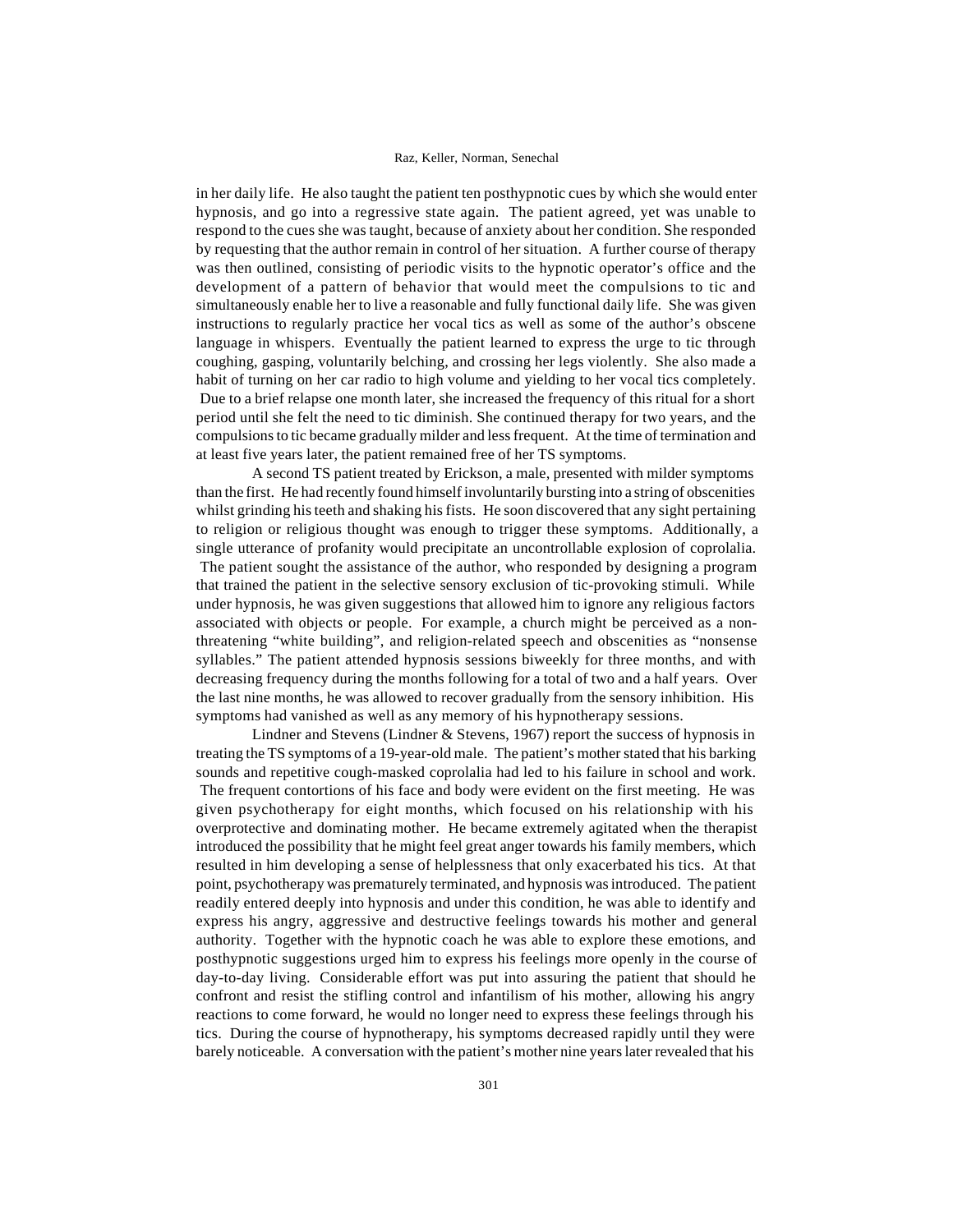symptoms had remained minimal, and that he was well and back at work. This is an example of successful integration of psychotherapy and hypnotherapy.

Fernando (Fernando, 1967) presents four case reports of TS patients, two of which were treated with hypnosis. A 27-year-old male, exhibiting grimacing tics, movements of the upper limbs, barking sounds, and coprolalia, received four sessions of hypnotherapy with direct suggestions for improvement. In addition, he underwent ten carbon dioxide inhalations. His symptoms decreased, but neither method produced any lasting benefits. A second patient, a 31-year-old male presented with frequent grimacing tics, movements of his limbs, jerks of his whole body, coprolalia and loud barking noises. Seven sessions of direct suggestion under hypnosis for symptom improvement, much like the first case, produced no lasting effect. However, all of his tics completely disappeared during hypnosis, and for five to ten minutes afterwards. McKinnon (McKinnon, 1967) found similar results in the case of an adult male TS patient afflicted with a variety of tics, including coprolalia, upward jerking of his head, and jumping movements of his hands, legs and pelvis. In his case, hypnotherapy only temporarily produced a partial relief from symptoms, whereas another study, conducted by Shapiro, Shairo, Bruun, and Sweet (Shapiro, Shapiro, Bruun, & Sweet, 1978), found hypnotherapy to be entirely ineffective for treating the symptoms of TS.

Clements observed a twelve-year-old male TS patient who had sought help for his "habits" of involuntary grimacing, blinking, touching his eyeglasses, the uncontrolled blurting of the word "beep", and later coprolalia (Clements, 1972). He was prescribed haloperidol and hypnotherapy was attempted, but neither of these methods produced any improvement in his symptoms. After three months, a cessation of the drug treatment resulted in an intense exacerbation of symptoms, so the dosage was maintained while psychotherapy was initiated. The patient experienced difficulties discussing personal problems, he denied the experience of any emotions, desires, sensations, or interests, and developed concerns over the amount of time and money invested in his therapy. After three years, the patient agreed to his therapist's request for him to resume hypnotic therapy. Regardless of hypnotizability, the therapist applied a prolonged induction technique followed by suggestions for relaxation only. By the third session, the patient's tics disappeared completely from the time of induction until the end of the session, which was pointed out to him on each occasion. Suggestions were then expanded to include a time period of fifteen to thirty minutes after termination of hypnosis when his tics would not be necessary, which was regularly successful. He was also told that he would allow his mind to dwell on his feelings, including anger and hostility, and when he was ready to deal with these feelings, his mind would allow his tics to subside. The therapist proceeded to suggest that tics would only be necessary during morning classes, and later proposed that they could be omitted entirely when he was at school. Within a few weeks, his coprolalia diminished almost completely, and tics occurred only at home or at public places in the presence of his parents. Nine weeks after beginning hypnotherapy, the patient was in full control of his motor and vocal tics and over the next few months, haloperidol was gradually discontinued. This case supports the notion that hypnotherapy can be effective for those who resist psychotherapy or have difficulty expressing their feelings.

Spithill treated a twenty-one-year-old male referred by a physician because of severe bilateral eye-blinking, accompanied by a less-worrisome occasional facial grimace . Despite the presence of these motor tics, no TS diagnosis had been made. After an interview, the author hypothesized that the patient's tics were indicative of an inner tension, which had likely resulted from a highly traumatic event. His symptoms led to social embarrassment and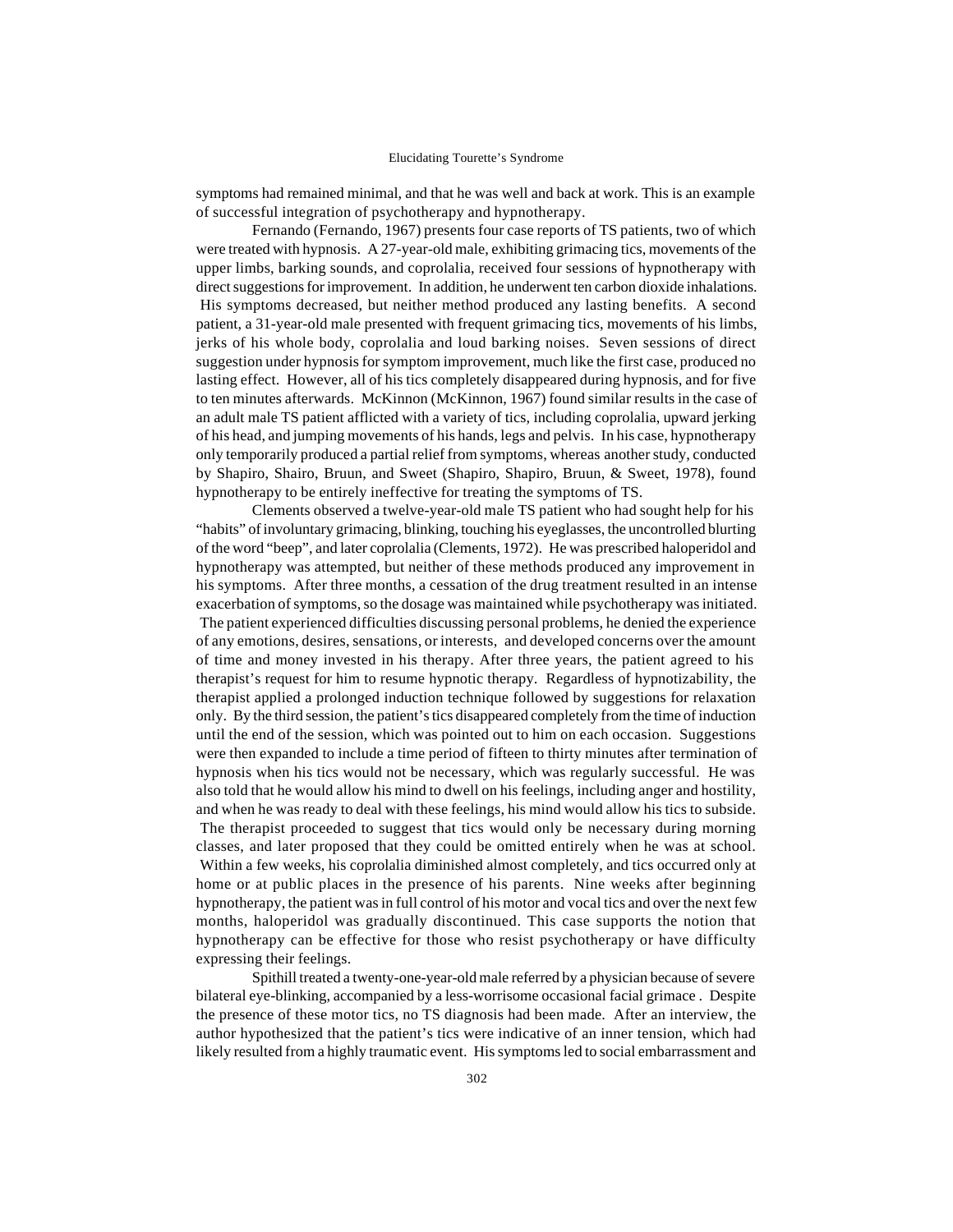isolation, undermining his sense of self-worth. Taking these factors into account, the author devised a treatment plan, which aimed to reduce tics first through cognitive therapy. If this approach was not sufficient on its own hypnosis would be added, and as a last resort, behavioral therapy with massed practice would be used. The patient attended a total of seventeen therapy sessions over a thirteen-week period. The first five sessions consisted of regular psychotherapy, and brought about some improvement in self-esteem and social relationships, but no reduction in the frequency of eye-blinks was observed. At session six, the author induced a light hypnotic trance, during which the patient discussed his anxieties about his blinking behavior. Posthypnotic suggestions were given to facilitate his transition into hypnosis at the next meeting, and during the third attempt at hypnosis, the author noticed that the patient's defenses had been reduced. He was able to recall an experience at church camp at the age of six when he had been humiliated in front of the other children, which was the day he started to blink abnormally. The memory was explored in depth, and the tics disappeared by the end of the hypnosis session, not recurring until two days prior to the fourth hypnotic treatment when his relationship ended with his girlfriend. The fourth hypnosis session focused on identifying the particular situational factors that triggered anxiety, relating particularly to the recent event involving his romantic involvement. During the fifth and last session, the author post-hypnotically suggested that the patient could, on command, enter a deep hypnotic state using the same relaxation procedures that worked in the previous sessions, yet remain alert and in touch with his environment. The client later reported being able to carry out his process on his own. A six-year follow-up on this patient revealed he had remained free of tics for three years, after which he suffered a relapse for five months, with long periods of remission during a painful divorce. He re-entered psychotherapy for two months and symptoms had not returned up until the time of the report's publication.

 Storms describes his treatment sequence for a twenty-five-year-old male TS patient, who exhibited multiple tics including head-snapping, grunting, screaming some of the syllables of his words, and a routine involving swallowing air, belching, and putting his fingers down his throat (Storms, 1985). After fifty-two sessions of massed practice behavioral therapy brought no improvement in his symptoms, and after a trial of haloperidol was unsuccessful due to severe side effects, the therapist gave hypnotic suggestions to improve the patient's confidence and self-esteem. A second attempt at massed practice was then made, this time simply concentrating on eliminating a single specific tic, the head-snapping motion. At the end of twenty-five focused practice sessions five and a half months later, all tics were virtually absent. The patient continued working with the author to deal with interpersonal and family problems for twelve more sessions, until he reported feeling "better than he had in a very long time." This integration of hypnotherapy and massed practice brought successful results where massed practice alone had failed.

 Young and Montano proposed a new method for the treatment of TS, integrating the behavioral therapy techniques of habit reversal and response prevention with self-hypnosis (Young & Montano, 1988). They describe this combination of behavioral therapy plus selfhypnosis (BEPSH) method as it was applied to the cases of three male TS patients, ages seven, eight, and twelve, displaying a variety of both motor and vocal tics. At the time on the initial interview, the therapist obtained a detailed description from all three patients of each of their particular tic behaviors, including when it occurred, which muscle group was involved, its frequency, intensity and duration. Baseline data were also collected by their parents at home. The BEPSH treatment design was carried out in three phases, the first of which was termed *Discrimination training and skill acquisition.* To start with, the children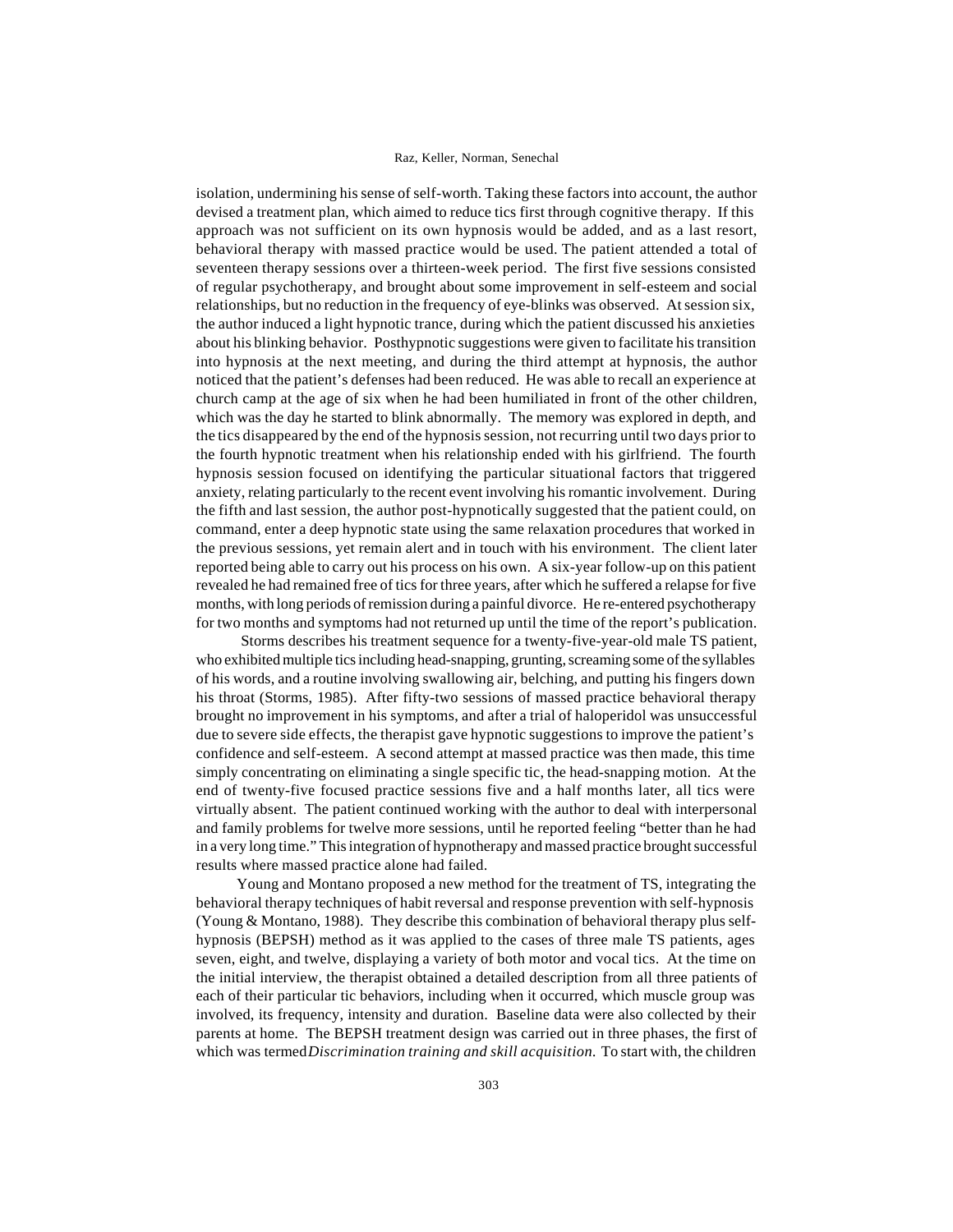were asked to identify the tics they would like to decrease first, and thereafter both parents and children were instructed to separately record the frequency of these tics at a time when they were known to occur. In addition, the children observed themselves in a mirror or faceto-face with a parent for fifteen minutes a day, in order to help them discriminate between the tics and other normal motor behaviors. Along with developing an awareness of their tics, self-hypnosis training was initiated using a muscle relaxation induction technique, with visual imagery for deepening. The children were given an audiotape of their first sessions and asked to listen to it for fifteen minute periods twice a day.

During the second phase, named *Skill application and problem resolution,* the patients were requested to identify the subjective urge that precedes their tics. Self-hypnosis, a process part of a symptom-prevention behavioral technique, helped them to focus and concentrate on this urge. They were then encouraged to prolong the time between this urge and an actual tic. Therapists also taught the children a habit-reversal technique, which determined an appropriate competing muscle response to the targeted tics, and training each individual to perform this movement in place of the undesired one. The patients were then allowed to select which of the two techniques they would like to pursue in treatment. During the third phase, *Generalization, symptom mastery and maintenance*, the children were instructed to continue self-hypnosis practice in both their imaginations and during therapy sessions, applying their chosen behavioral method during periods of high tic frequency. As recurrence of TS tics is common after initial treatment, the patients were directed to formulate a plan to successfully respond using self-hypnosis should a relapse occur.

The BEPSH method appears to be an effective procedure for the treatment of TS. The first patient's targeted tics remained extinguished at a one-year follow-up, and the second patient experienced a significant decrease in tics three months after treatment, with a slight relapse by the six-month follow-up. The third patient was free of all tics by the sixth week of the third phase. Taking a critical retrospective look at the study, the authors note that data collection was not always reliable when recording numbers of tics during highfrequency ticking periods, as they sometimes occurred at a rate that was too fast to count. In addition, a follow-up was not systematically conducted, and patient outcomes were evaluated after different periods of time. It is recommended that future studies using the BEPSH method utilize a more organized experimental design, with a contrast group and a subject size large enough to statistically analyze for a main treatment effect.

Similar results were found when the BEPSH method was applied to two more TS patients (Young, 1991). The first, a nine-year-old male, significantly decreased the frequency of eye-blinking tics after four therapy sessions over a four-week period. The second, a thirteen-and-a-half-year-old male, used the BEPSH method plus a rapid induction technique (RIT) to target his head-shaking tics. During RIT, a patient is asked to "relax your body as quickly as you can with your eyes open," which most children are able to do in five to thirty seconds on their own. Instructions were given to practice this ten times a day, and by the end of eight sessions over a sixteen-week period, the tic behaviors had been extinguished, with no recurrence at a six-month follow-up.

Culbertson (Culbertson, 1989) presents a case study of a sixteen-year-old male with TS, who was referred by his physician for hypnotherapy. The patient had struggled with the overwhelming urge to express facial grimaces, eye-twitching, chirping sounds, and inappropriate laughter ever since the third grade. Individual and family therapy had not improved his motor or vocal symptoms, nor the resultant stresses they caused at school and at home. His physician had been reluctant to prescribe haloperidol for fear of potentially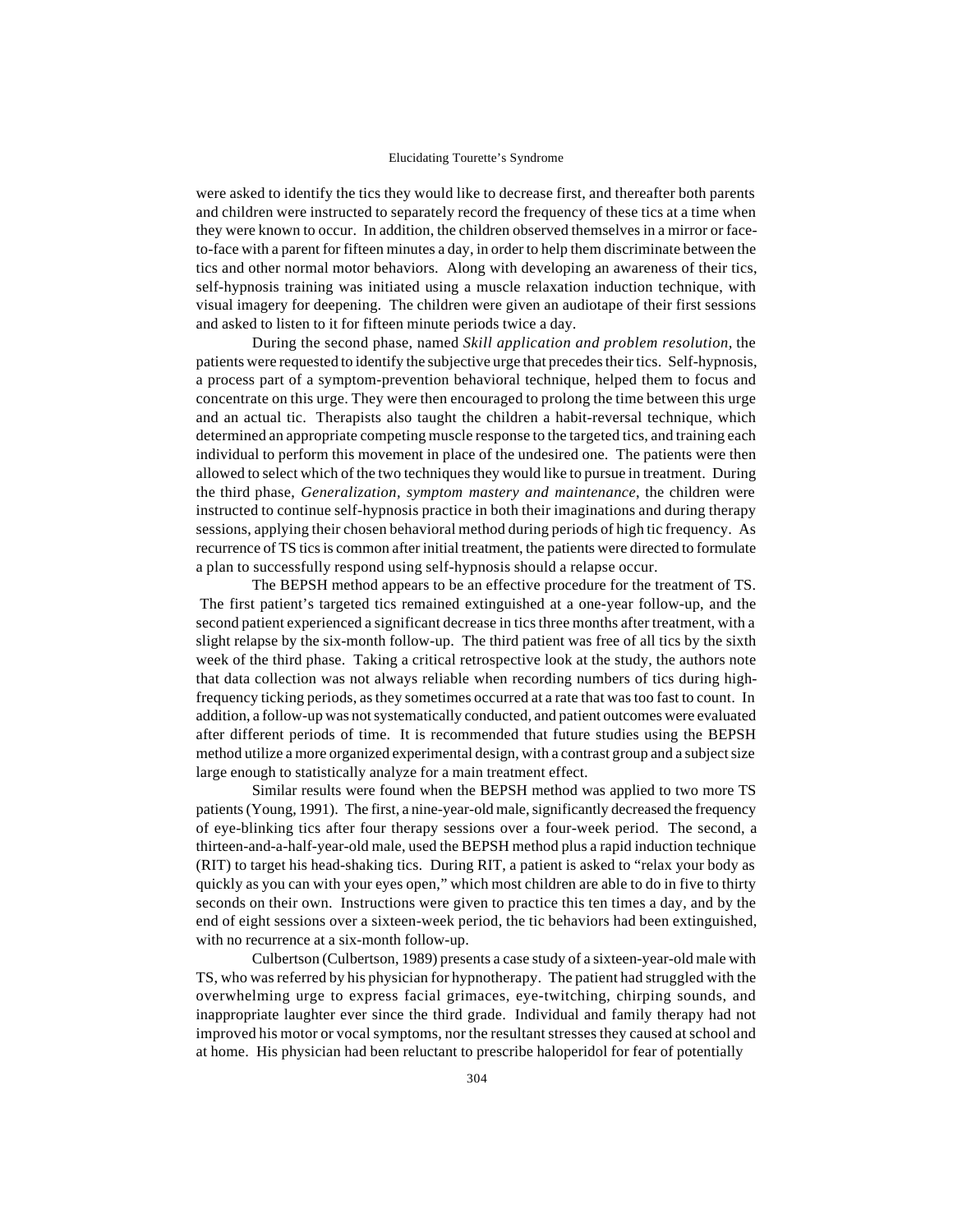permanent side effects. Hypnotherapy was recommended as a last resort, and a short-term treatment plan aiming for strengthening self-control over tics was initiated. The plan consisted of four steps: progressive relaxation, biofeedback exercises involving intentional finger-tip temperature change, a simple method of self-hypnosis using eye-rolling and arm-levitation exercises, and lastly developing a pleasant mental image of calmness and peace. The patient attended nine sessions over the course of six months, and was instructed to practice the selfhypnosis exercises both in the morning and in the afternoon while at school. By the sixth session, his tics had significantly decreased, with an average of no more than one per class, and after two more sessions, his symptoms had disappeared completely. A six-month followup report revealed that his tics were minimal to non-existent when he was at home and never occurred at school.

Crawford describes his experiences as a hypnotherapist working with a fourteenyear-old male with TS (Crawford, 1992). The boy exhibited facial-grimacing, gross motor movements, and vocal tics, including coprolalia. Under hypnosis, which was induced with relaxation, the boy was able to express his anxiety and hopelessness about his future. Egostrengthening suggestions were given to build his confidence and help him think positively about his outlook and expectations. He was told that he would get better, and a form of token economy was set up, in which rewards were given in exchange for overcoming coprolalia. Also, a tape recording of a therapy session was made to allow the boy to hear himself. He made great progress over the next two and a half years and ultimately gained control over his verbal and motor tics. Since his termination of therapy, the author has reportedly applied hypnotherapy to two further TS patients, both of whom responded well to treatment. Kohen provides a case report on self-hypnosis, in which a seven-year-old female with multiple motor and vocal tics learned the "computer" and "STOP" sign metaphors described earlier, which she used at hypnosis sessions with the therapist and when practicing selfhypnosis at home. New strategies for tic control were added to the suggestions, including

allowing herself to be "as relaxed as a Raggedy Ann doll," taking a trip through her body into the main "computer", the brain, and turning off the "twitch switch," as well as transferring the tics down the body to the hands or toes and throwing them away. The suggestions were incorporated into an audiotape to use during home practice. She also learned future projection imagery, and was told that if she concentrated on a muscle, it could "learn" to act the right way without ticking. The author stresses the importance on frequently coming up with new strategies to prevent boredom or frustration from interfering with self-hypnosis. A year after beginning treatment, the patient had one tic remaining, but she was quickly able to eliminate it with a variation of her computer metaphor. Therapist visits were reduced to once every six months and no increase in symptoms was noted. Kohen provides a more thorough report of these powerful hypnotic treatment strategies utilizing storytelling and control metaphors to manage the tics of TS (Kohen, 1995b).

## **Acknowledgment**

This project was supported in part by a 2006 NARSAD Young Investigator Award to Amir Raz.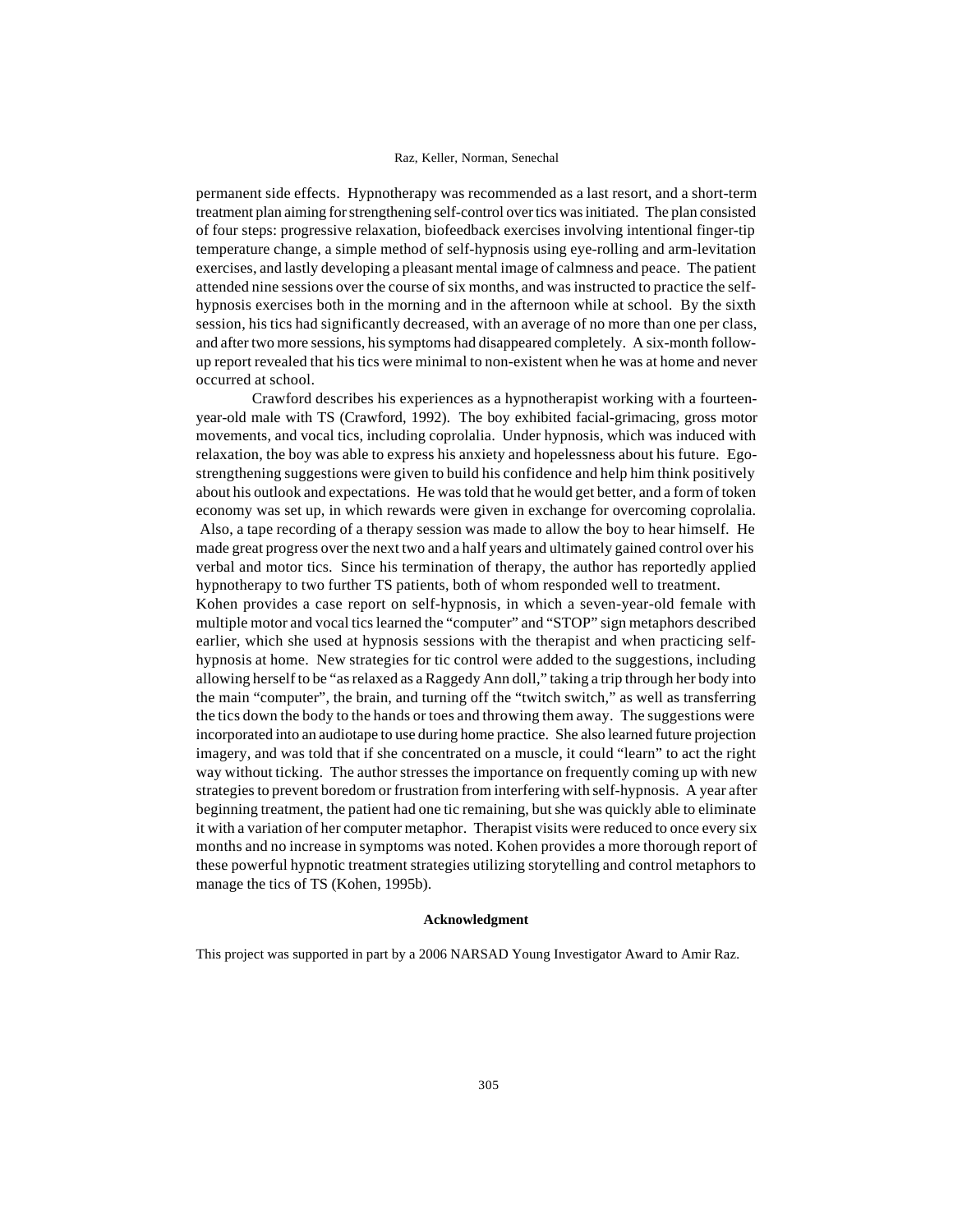## **References**

- Bajo, S., Battaglia, M., Pegna, C., & Bellodi, L. (1999). Citalopram and fluvoxamine in Tourette's disorder. Journal of the American Academy of Child and Adolescent Psychiatry, *38*(3), 230-231.
- Bergin, A., Waranch, H.R., Brown, J., Carson, K., & Singer, H.S. (1998). Relaxation therapy in Tourette syndrome: A pilot study. *Pediatric Neurology*, *18*(2), 136-42.
- Bruun, R.D., & Budman, C.L. (1996). Risperidone as a treatment for Tourette's syndrome. *Journal of Clinical Psychiatry, 57*(1), 29-31.
- Chappell, P.B., Riddle, M.A., Scahill, L., Lynch, K.A., Schultz, R., Arnsten, A., Leckman, J.F., & Cohen, D.J. (1995). Guanfacine treatment of comorbid attention-deficit hyperactivity disorder and Tourette's syndrome: Preliminary clinical experience. *Journal of American Academy of Child And Adolescent Psychiatry, 34*(9), 1140-1146.
- Chappell, P.B., Scahill, L.D., & Leckman, J.F. (1997). Future therapies of Tourette syndrome. *Neurologic Clinics, 15*(2), 429-50.
- Clements, R.O. (1972). Gilles de la Tourette's syndrome: An overview of development and treatment of a case using hypnotherapy, haloperidol, and psychotherapy. *American Journal of Clinical Hypnosis, 14*(3), 167-72.
- Cohen, D.J., Detlor, J., Young, J.G., & Shaywitz, B.A. (1980). Clonidine ameliorates Gilles de la Tourette syndrome. *Archives Of General Psychiatry, 37*(12), 1350-7.
- Crawford, A. (1992). The role of hypnotherapy in the control of Tourette's disorder. *Australian Journal of Clinical Hypnotherapy and Hypnosis, 13*(1), 21-25.
- Culbertson, F.M. (1989). A four-step hypnotherapy model for Gilles de la Tourette's syndrome. *American Journal Of Clinical Hypnosis, 31*(4), 252-256.
- Eisenberg, L., Ascher, E., & Kanner, L. (1959). A clinical study of Gilles de la Tourette's disease (maladie des tics) in children. *American Journal of Psychiatry, 115*(8), 715-23.
- Erenberg, G., Cruse, R.P., & Rothner, A.D. (1987). The natural history of Tourette syndrome: A follow-up study. *Ann Neurol, 22*(3), 383-5.
- Erickson, M.H. (1965). Experimental Hypnotherapy in Tourette's Disease. *American Journal of Clinical Hypnosis, 69*, 325-331.
- Fernando, S.J.M. (1967). Gilles de la Tourette syndrome: A report on four cases and a review of published case reports. *British Journal of Psychiatry, 113*, 607-617.
- Fras, I. (1996). Guanfacine for Tourette's disorder. *Journal of American Academy of Child and Adolescent Psychiatry, 35*(1), 3-4.
- Hauser, R.A., & Zesiewicz, T.A. (1995). Sertraline-induced exacerbation of tics in Tourette's syndrome. *Movement Disorders, 10*(5), 682-84.
- Himle, M.B., & Woods, D.W. (2005). An experimental evaluation of tic suppression and the tic rebound effect. *Behaviour Research And Therapy, 43*(11), 1443-51.
- Himle, M.B., Woods, D.W., Piacentini, J.C., & Walkup, J.T. (2006). Brief review of habit reversal training for Tourette syndrome. *Journal of Child Neurology, 21*(8), 719-725.
- King, R.A., Scahill, L., Findley, D., & Cohen, D.J. (1999). Psychosocial and behavioral treatments. In J.F. Leckman & D.J. Cohen (Eds.), *Tourette's Syndrome-Tics, obsessions, compulsions*. New York: John Wiley & Sons, Inc.
- Kirsch, I., & Lynn, S.J. (1997). Hypnotic involuntariness and the automaticity of everyday life. *American Journal of Clinical Hypnosis, 40*(1), 329-48.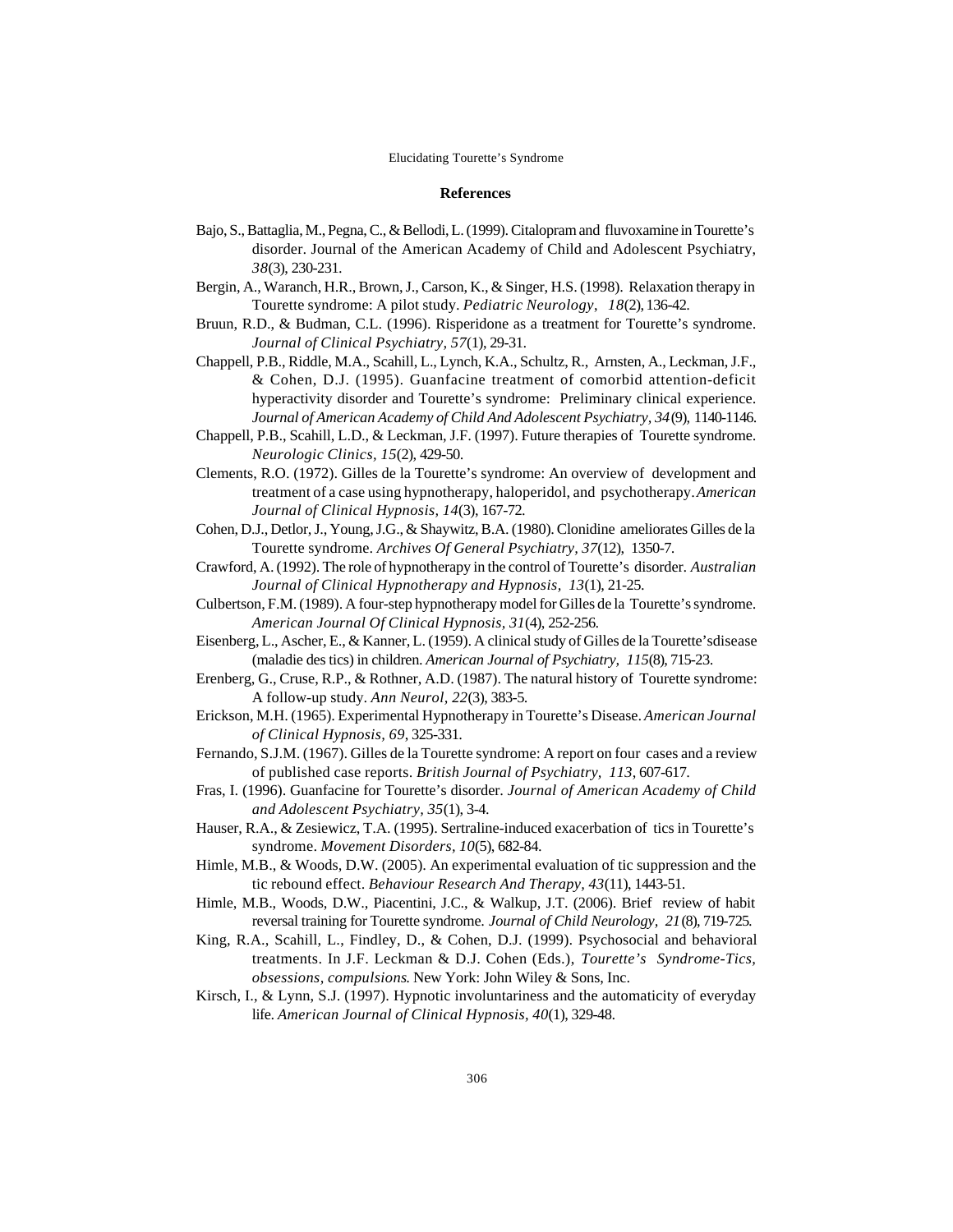- Kohen, D.P. (1995a). Coping with the stress of Tourette syndrome in children and adolescents: Use of self-hypnosis techniques. *Australian Journal of Clinical and Experimental Hypnosis, 23*(2), 145-157.
- Kohen, D.P. (1995b). *Ericksonian communication and hypnotic strategies in the management of tics and Tourette Syndrome in children and adolescents.* New York: Brunner/Mazel.
- Kohen, D.P., & Botts, P. (1987). Relaxation-imagery (self-hypnosis) in Tourette syndrome: experience with four children. *American Journal of Clinical Hypnosis, 29*(4), 227-237.
- Kosslyn, S.M., Thompson, W.L., Costantini-Ferrando, M.F., Alpert, N.M., & Spiegel, D. (2000). Hypnotic visual illusion alters color processing in the brain. *American Journal of Psychiatry, 157*(8), 1279-84.
- Kurlan, R., Como, P.G., Deeley, C., McDermott, M., & McDermott, M.P. (1993). A pilot controlled study of fluoxetine for obsessive-compulsive symptoms in children with Tourette's syndrome. *Clinical Neuropharmacology, 16*(2), 167-72.
- Kushner, H.I. (1999). A cursing brain?: The histories of Tourette syndrome. Cambridge, MA: Harvard University Press.
- Kwak, C.H., Hanna, P.A., & Jankovic, J. (2000). Botulinum toxin in the treatment of tics. *Archives Of Neurology, 57*(8), 1190-3.
- Lang, A.E. (2001). Update on the treatment of tics. *Adv Neurol, 85*, 355-62.
- Leckman, J.F., Hardin, M.T., Riddle, M.A., Stevenson, J., Ort, S.I., & Cohen, D.J. (1991). Clonidine treatment of Gilles de la Tourette's syndrome. A*rchives Of General Psychiatry, 48*(4), 324-8.
- Lindner, H., & Stevens, H. (1967). Hypnotherapy and psychodynamics in the syndrome of Gilles de la Tourette. *International Journal of Clinical and Experimental Hypnosis, 15*(4), 151-155.
- Lombroso, P.J., Scahill, L., King, R.A., Lynch, K.A., Chappell, P.B., Peterson, B.S., McDougle, C.J., & Leckman, J.F. (1995). Risperidone treatment of children and adolescents with chronic tic disorders: A preliminary report. *Journal of American Academy of Child and Adolescent Psychiatry, 34*(9), 1147-52.
- MacLeod, C.M. (1992). The Stroop task: The "gold standard" of attentional measures. *Journal of Experimental Psychology: General, 121*, 12-14.
- McKinnon, R.C. (1967). Gilles de la Tourette syndrome: A case showing electroencephalographic changes and response to haloperidol. *Medical Journal of Australia, 2*, 21-22.
- Peterson, B.S., Campise, R.L., & Azrin, N.H. (1994). Behavioral and pharmacological treatments for tic and habit disorders: A review. *Journal of Developmental and Behavioral Pediatrics, 15*, 430-441.
- Piacentini, J., & Chang, S. (2001). Behavioral Treatments for Tourette Syndrome and Tic Disorders: State of the Art. In D.J. Cohen, J. Jankovic, & C.G. Goetz (Eds.), *Advances in neurology: Tourette Syndrome* (Vol. 85, pp. 319-331). Philadelphia: Lippincott Williams & Wilkins.
- Piacentini, J., & Chang, S. (2005). Habit reversal training for tic disorders in children and adolescents. *Behavior Modification, 29*(6), 803-22.
- Polites, D.J., Kruger, D., & Stevenson, I. (1965). Sequential Treatments in a Case of Gilles De La Tourette's Syndrome. *British Journal of Medical Psychology, 38*, 43-52.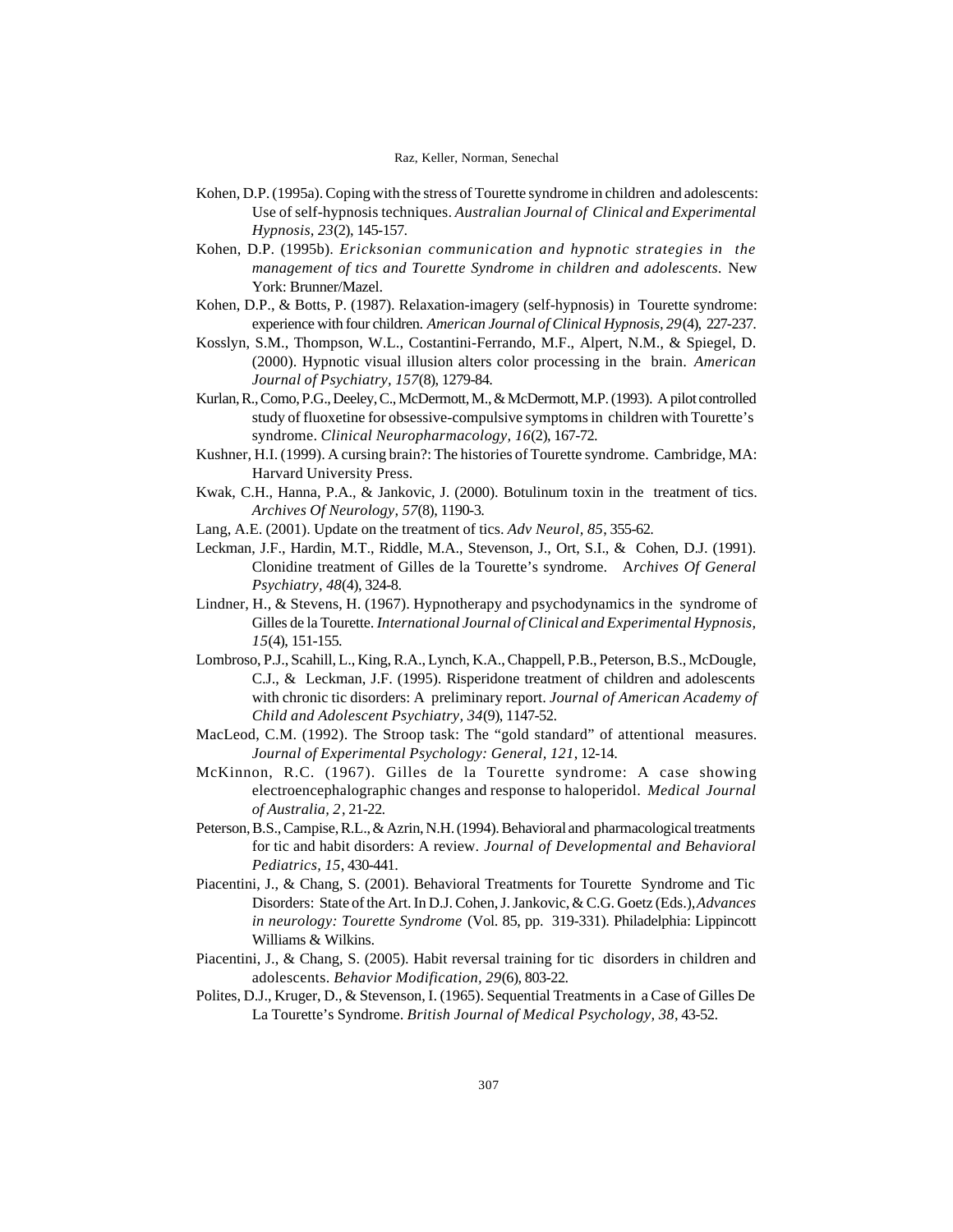- Raz, A. (2004). Atypical attention: Hypnosis and conflict reduction. In M.I. Posner (Ed.), *Cognitive neuroscience of attention* (pp. 420-429). New York: Guilford Publications.
- Raz, A. (2006). Perspectives on the efficacy of antidepressants for child and adolescent depression. *PLoS Medicine, 3*(1), e9.
- Raz, A., & Buhle, J. (2006). Typologies of attentional networks. *Nature Reviews Neuroscience, 7*(5), 367-79.
- Raz, A., Fan, J., & Posner, M.I. (2005). Hypnotic suggestion reduces conflict in the human brain. Proceedings of the National Academy Of Sciences of the United States of America
- Raz, A., Landzberg, K.S., Schweizer, H.R., Zephrani, Z.R., Shapiro, T., Fan, J., & Posner, M.I. (2003). Posthypnotic suggestion and the modulation of Stroop interference under cycloplegia. C*onsciousness and Cognition, 12*(3), 332-46.
- Raz, A., Moreno-Iniguez, M., Martin, L., & Zhu, H. (in press). Suggestion overrides the Stroop effect in highly hypnotizable individuals. Consciousness and Cognition.
- Raz, A., & Norman, K.L. (2004). A social psychologist illuminates cognition. *Behavioral and brain sciences, 27*(5), 673-674.
- Raz, A., Shapiro, T., Fan, J., & Posner, M.I. (2002). Hypnotic suggestion and the modulation of Stroop interference. *Archives of General Psychiatry, 59*(12), 1155-61.
- Robertson, M. (2004). Gilles de la Tourette syndrome. *The Psychologist, 17*, 76-79.
- Robertson, M.M. (2006). Attention deficit hyperactivity disorder, tics and Tourette's syndrome: The relationship and treatment implications. A commentary. *European Child & Adolescent Psychiatry, 15*(1), 1-11.
- Schneck, J.M. (1960). Gilles de la Tourette's disease. *American Journal of Psychiatry, 117*, 78.
- Shapiro, A.K., Shapiro, E., & Eisenkraft, G.J. (1983). Treatment of Gilles de la Tourette's syndrome with clonidine and neuroleptics. *Archives of General Psychiatry, 40*(11), 1235-1240.
- Shapiro, A.K., Shapiro, E.S ., Bruun, R.D., & Sweet, R.D. (1978). *Gilles de la Tourette Syndrome*. New York: Raven Press.
- Shapiro, E., Shapiro, A.K., Fulop, G., Hubbard, M., Mandeli, J., Nordlie, J., & Phillips, R.A . (1989). Controlled study of haloperidol, pimozide and placebo for the treatment of Gilles de la Tourette's syndrome. *Archives of General Psychiatry Archives , 46*(8), 722-30.
- Shehan, P.W., & Orne, M.T. (1968). Some comments on the nature of posthypnotic behavior. *Journal of Nervous and Mental Diseases, 146*(3), 209-20.
- Silva, R.R., Munoz, D.M., Daniel, W., Barickman, J., & Friedhoff, A.J. (1996). Causes of haloperidol discontinuation in patients with Tourette's disorder: Management and alternatives. *Journal of Clinical Psychiatry, 57*(3), 129-35.
- Spessot, A.L., & Peterson, B.S. (2004). Tourette Syndrome: A Multifactorial, Developmental Psychopathology. In D. Cicchetti & D.J. Cohen (Eds.), *Manual of developmental psychopathology*. New York: John Wiley.
- Spithill, A. (1974). Treatment of a monosymptomatic tic by hypnosis: A case study. *American Journal of Clinical Hypnosis, 17*, 88-93.
- Storms, L. (1985). Massed negative practice as a behavioral treatment for Gilles de la Tourette's syndrome. *American Journal of Psychotherapy, 39*(2), 277-81.
- Wegner, D.M. (2002). *Hypnosis and will: The illusion of conscious will* (pp. 271-315). Cambridge, MA: MIT Press.